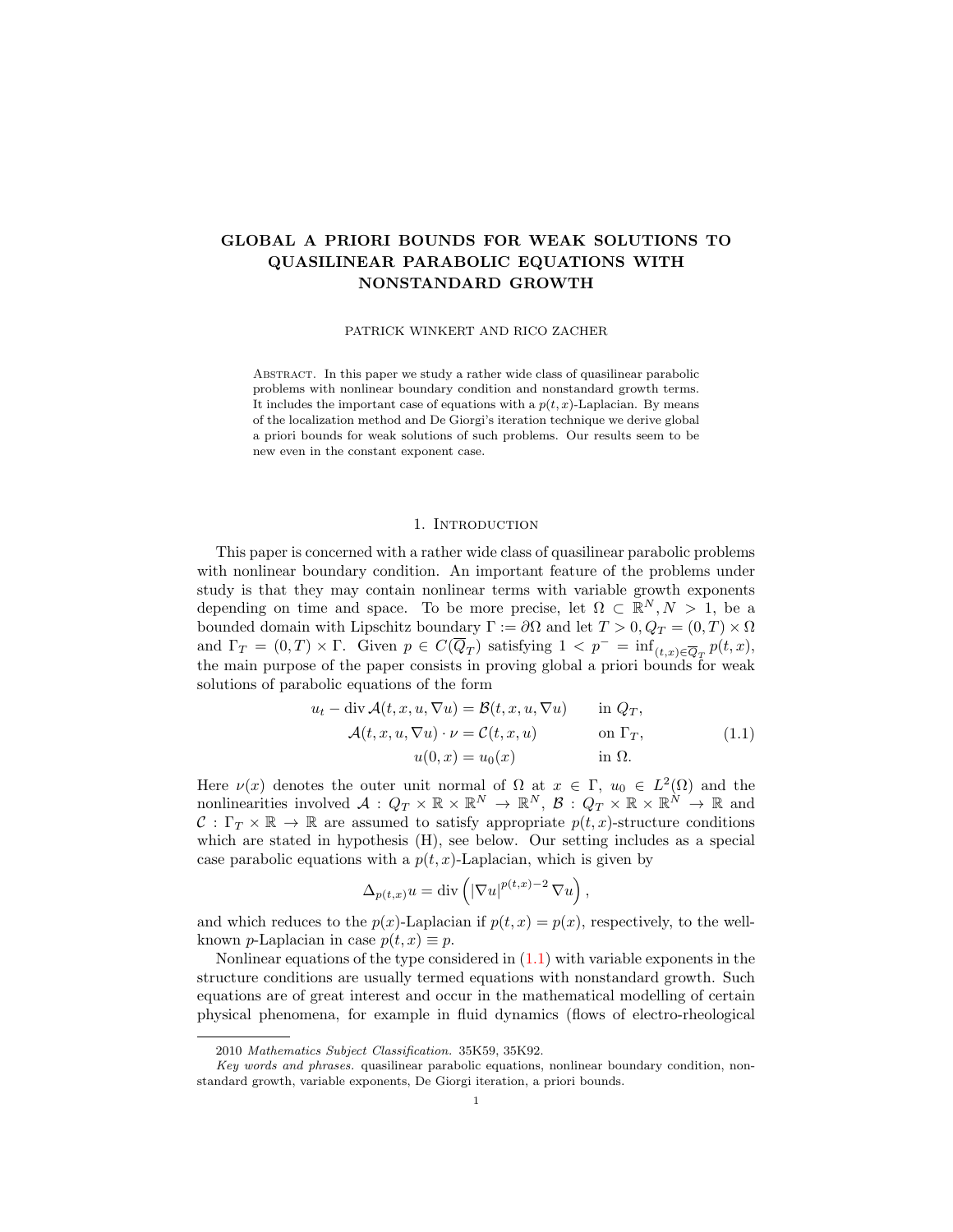fluids or fluids with temperature-dependent viscosity), in nonlinear viscoelasticity, in image processing and in processes of filtration through porous media, see for example, Acerbi-Mingione-Seregin [\[1\]](#page-25-0), Antontsev-D´ıaz-Shmarev [\[7\]](#page-26-0), Antontsev-Rodrigues [\[8\]](#page-26-1), Chen-Levine-Rao [\[22\]](#page-26-2), Diening [\[23\]](#page-26-3), Rajagopal-Růžička [\[38\]](#page-27-0), Růžička  $[40]$  and Zhikov  $[51]$ ,  $[52]$  and the references therein.

Throughout the paper we impose the following conditions.

(H) The functions  $\mathcal{A}: Q_T \times \mathbb{R} \times \mathbb{R}^N \to \mathbb{R}^N$ ,  $\mathcal{B}: Q_T \times \mathbb{R} \times \mathbb{R}^N \to \mathbb{R}$  and  $\mathcal{C}:$  $\Gamma_T \times \mathbb{R} \to \mathbb{R}$  are Carathéodory functions satisfying the subsequent structure conditions:  $p(t, x) = 1$ 

(H1) 
$$
|\mathcal{A}(t,x,s,\xi)| \leq a_0 |\xi|^{p(t,x)-1} + a_1 |s|^{q_1(t,x)} \frac{p(t,x)-1}{p(t,x)} + a_2
$$
, a.e. in  $Q_T$ ,

(H2) 
$$
\mathcal{A}(t, x, s, \xi) \cdot \xi \ge a_3 |\xi|^{p(t, x)} - a_4 |s|^{q_1(t, x)} - a_5
$$
, a.e. in  $Q_T$ ,

(H3) 
$$
|\mathcal{B}(t, x, s, \xi)| \le b_0 |\xi|^{p(t, x) \frac{q_1(t, x) - 1}{q_1(t, x)}} + b_1 |s|^{q_1(t, x) - 1} + b_2
$$
, a.e. in  $Q_T$ ,

(H4) 
$$
|\mathcal{C}(t,x,s)| \leq c_0 |s|^{q_2(t,x)-1} + c_1,
$$
 a.e. in  $\Gamma_T$ ,

for all  $s \in \mathbb{R}$ , all  $\xi \in \mathbb{R}^N$  and with positive constants  $a_i, b_j, c_l$ . Further,  $p \in C(\overline{Q}_T)$  with  $\inf_{(t,x) \in \overline{Q}_T} p(t,x) > 1$  and  $q_1 \in C(\overline{Q}_T)$  as well as  $q_2 \in C(\overline{\Gamma}_T)$ are chosen such that

$$
p(t,x) \le q_1(t,x) < p^*(t,x), \quad (t,x) \in \overline{Q}_T,
$$
\n
$$
p(t,x) \le q_2(t,x) < p_*(t,x), \quad (t,x) \in \overline{\Gamma}_T,
$$

with the critical exponents

$$
p^*(t, x) = p(t, x) \frac{N+2}{N},
$$
  $p_*(t, x) = p(t, x) \frac{N+2}{N} - \frac{2}{N}.$ 

(P) The exponent  $p \in C(\overline{Q}_T)$  is log-Hölder continuous on  $Q_T$ , that is, there exists  $k>0$  such that

$$
|p(t,x) - p(t',x')| \le \frac{k}{\log\left(e + \frac{1}{|t - t'| + |x - x'|}\right)},
$$

for all  $(t, x), (t', x') \in Q_T$ .

A function  $u: Q_T \to \mathbb{R}$  is called a weak solution (subsolution, supersolution) of problem  $(1.1)$  if

<span id="page-1-0"></span>
$$
u \in \mathcal{W} := \left\{ v \in C\left( [0, T]; L^2(\Omega) \right) : |\nabla v| \in L^{p(\cdot, \cdot)}(Q_T) \right\}
$$

such that

$$
-\int_{\Omega} u_0 \varphi dx \Big|_{t=0} - \int_0^T \int_{\Omega} u \varphi_t dx dt + \int_0^T \int_{\Omega} \mathcal{A}(t, x, u, \nabla u) \cdot \nabla \varphi dx dt
$$
  
=  $(\leq, \geq) \int_0^T \int_{\Omega} \mathcal{B}(t, x, u, \nabla u) \varphi dx dt + \int_0^T \int_{\Gamma} \mathcal{C}(t, x, u) \varphi d\sigma dt$  (1.2)

holds for all nonnegative test functions

$$
\varphi \in \mathcal{V} := \left\{ \psi \in W^{1,2}\left( [0,T]; L^2(\Omega) \right) : |\nabla \psi| \in L^{p(\cdot,\cdot)}(Q_T) \right\},\
$$

with  $\varphi|_{t=T} = 0$ , where  $d\sigma$  denotes the  $(N-1)$ -dimensional surface measure. Using the notation  $y_+ = \max(y, 0)$ , our main result reads as follows.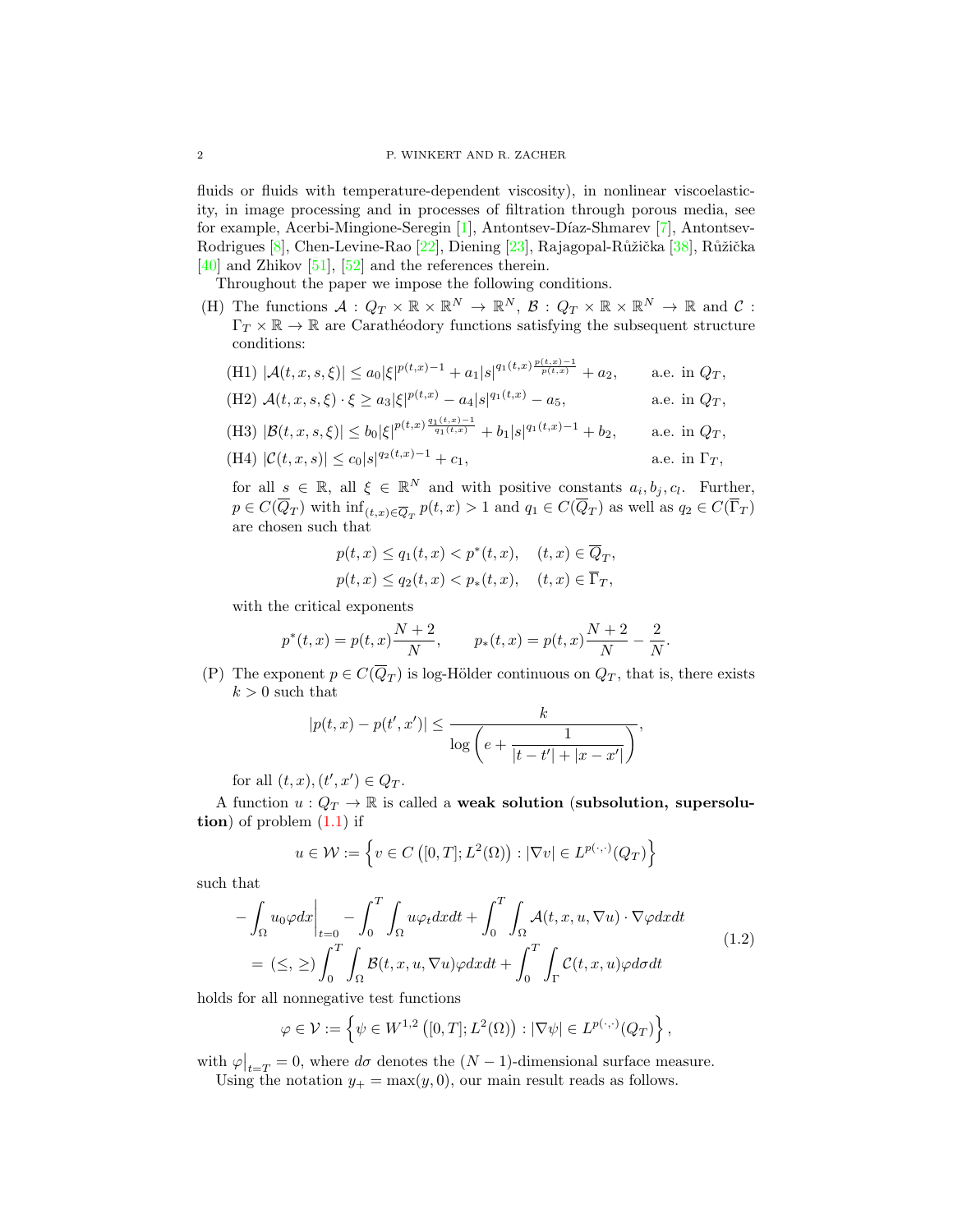<span id="page-2-0"></span>**Theorem 1.1.** Let the assumptions in  $(H)$  and  $(P)$  be satisfied. Then there exist positive constants  $\alpha = \alpha(T)$ ,  $\beta = \beta(p, q_1, q_2)$  and

$$
C = C(p, q_1, q_2, a_3, a_4, a_5, b_0, b_1, b_2, c_0, c_1, N, \Omega, T)
$$

such that the following assertions hold.

(A) If  $u \in \mathcal{W}$  is a weak subsolution of  $(1.1)$  and if  $u_0 \in L^2(\Omega)$  is essentially bounded above in  $\Omega$ , then both  $\operatorname{ess} \sup_{(0,T)\times \Omega} u$  and  $\operatorname{ess} \sup_{(0,T)\times \Gamma} u$  are bounded from above by

$$
2^{\alpha} \max \left( \operatorname*{ess\,sup}_{\Omega} u_0, C \left[ 1 + \int_0^T \int_{\Omega} u_+^{q_1(t,x)} dx dt + \int_0^T \int_{\Gamma} u_+^{q_2(t,x)} d\sigma dt \right]^{\beta} \right).
$$

(B) If  $u \in \mathcal{W}$  is a weak supersolution of [\(1.1\)](#page-0-0) and if  $u_0 \in L^2(\Omega)$  is essentially bounded below in  $\Omega$ , then both  $\operatorname{ess\,inf}_{(0,T)\times\Omega} u$  and  $\operatorname{ess\,inf}_{(0,T)\times\Gamma} u$  are bounded from below by

$$
-2^{\alpha}\max_{\Omega}\left(-\operatorname*{ess\,inf}_{\Omega}u_0,C\left[1+\int_0^T\!\!\int_{\Omega}(-u)_+^{q_1(t,x)}dxdt+\int_0^T\!\!\int_{\Gamma}(-u)_+^{q_2(t,x)}d\sigma dt\right]^\beta\right).
$$

Note that the assumptions of Theorem [1.1](#page-2-0) imply that the bounds given in Part (A) and (B) are finite. In fact, for  $u \in \mathcal{W}$  the finiteness of the integral terms in (A) and  $(B)$  can be seen by means of localization ( $p$  is continuous) and the parabolic embeddings from Proposition [2.5](#page-7-0) below.

Since a weak solution of  $(1.1)$  is both, a weak subsolution and a weak supersolution of [\(1.1\)](#page-0-0), an important consequence of Theorem [1.1](#page-2-0) is stated in the following corollary.

<span id="page-2-1"></span>**Corollary 1.2.** Let the assumptions (H) and (P) be satisfied and let  $u_0 \in L^{\infty}(\Omega)$ . Then, every weak solution  $u \in \mathcal{W}$  of [\(1.1\)](#page-0-0) is essentially bounded both in  $(0, T) \times \Omega$ and on  $(0, T) \times \Gamma$  (the latter w.r.t. the surface measure on  $\Gamma$ ), and the estimates in (A) and (B) from Theorem [1.1](#page-2-0) give a lower and an upper bound of u on  $(0, T) \times \Omega$ and  $(0, T) \times \Gamma$ , respectively.

In case that  $p$  does not depend on  $t$ , the following result is valid.

**Theorem 1.3.** If the exponent p is independent of  $t$ , then the statements in The-orem [1.1](#page-2-0) and Corollary [1.2](#page-2-1) remain true without assuming condition  $(P)$ .

The first novelty of our paper is the fact that we present a priori bounds for very general parabolic equations with nonlinear boundary condition and involving nonlinearities that fulfill nonstandard growth conditions with a variable exponent function  $p$  depending on time and space. In order to prove such bounds we obtain several results of independent interest. Indeed, although we were looking intensively in the literature, we could not find a version of the Gagliardo-Nirenberg inequality proved in Theorem [2.3\(](#page-5-0)2), which we needed to get the parabolic embedding stated in Proposition [2.5](#page-7-0) with the critical exponent

$$
p_* = p\frac{N+2}{N} - \frac{2}{N}, \quad p > 1.
$$

From the proof of Proposition [2.5](#page-7-0) we directly deduce that  $p_*$  is indeed optimal. It seems that such a critical exponent for parabolic boundary estimates is not known so far even in the constant exponent case.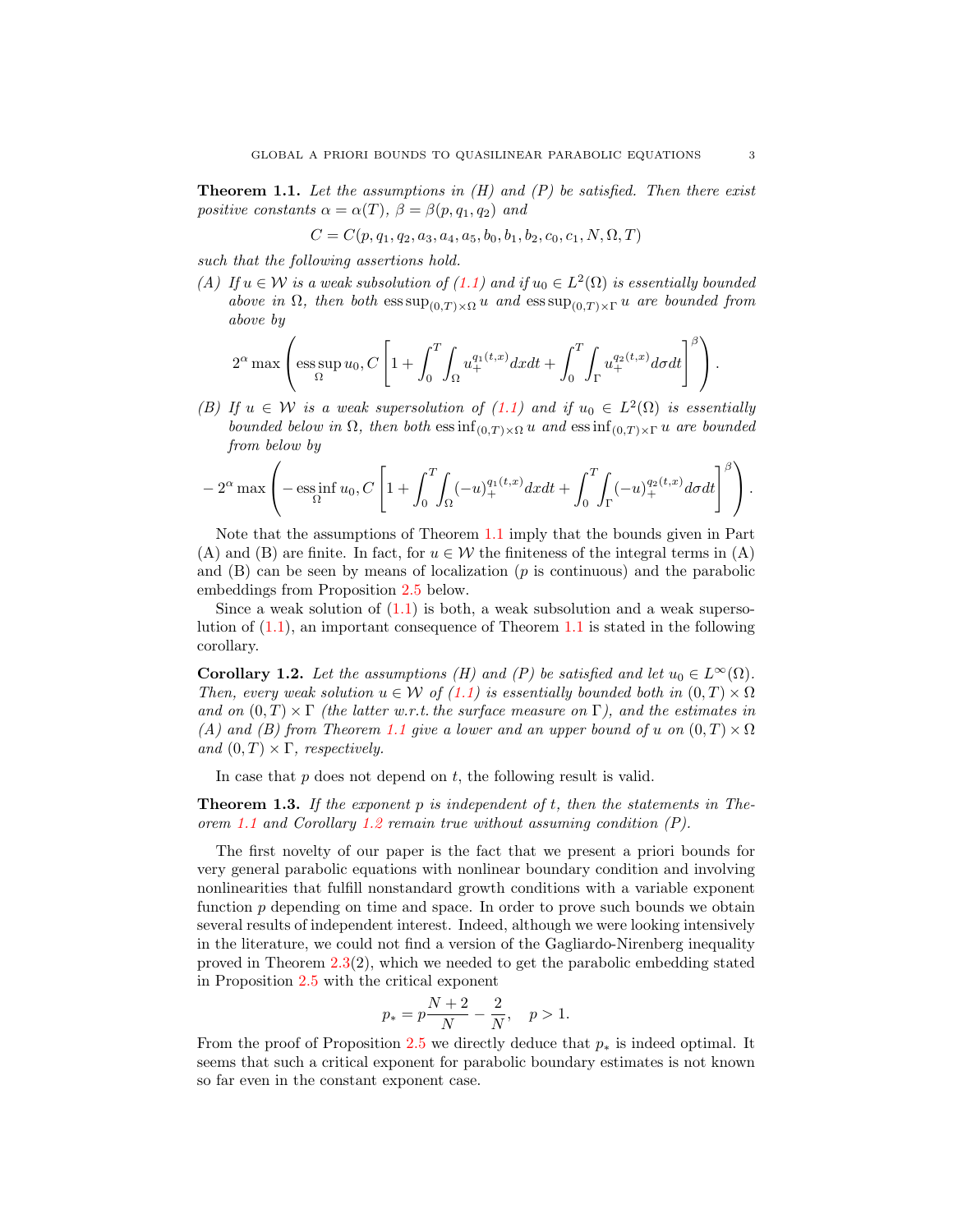Another novelty of this work is a modified technique in order to obtain a suitable time regularization corresponding to  $(1.1)$ . This leads to a new equivalent weak formulation based on so-called smoothing operators, which replace the well-known Steklov averages in the constant exponent case. Note that in our approach the log-Hölder continuity  $(P)$  is only required for the time regularization. It is not needed for the estimates that are derived from the basic truncated energy estimates in Section [4,](#page-11-0) here continuity of  $p$  is sufficient. In the case that  $p$  does not depend on  $t$ we can drop the log-Hölder continuity condition. Here one can use the well-known Steklov averaging technique, and it is sufficient to merely assume continuity of the function p. The present work can be seen as a nontrivial generalization of the elliptic case studied by the authors in [\[46\]](#page-27-4), [\[47\]](#page-27-5) to the parabolic one.

As mentioned in the beginning, in recent years there has been a growing interest in the study of elliptic and parabolic problems involving nonlinearities that have nonstandard growth. Local boundedness and interior Hölder continuity of weak solutions to parabolic equations of the form

<span id="page-3-2"></span><span id="page-3-0"></span>
$$
u_t - \operatorname{div}\left(|\nabla u|^{p(t,x)-2}\nabla u\right) = 0\tag{1.3}
$$

have been proved by Xu-Chen [\[48,](#page-27-6) Theorems 2.2 and 2.3], where  $p : [0, T) \times \Omega \to \mathbb{R}$ is a measurable function satisfying

$$
1 < p_1 \le p(t, x) \le p_2 < \infty, \ |p(t, x) - p(s, y)| \le \frac{C_1}{\log\left(|x - y| + C_2|t - s|^{p_2}\right)^{-1}} \tag{1.4}
$$

for  $\text{any}(t, x), (s, y) \in [0, T) \times \Omega$  such that  $|x - y| < \frac{1}{2}$  and  $|t - s| < \frac{1}{2}$  with positive constants  $p_1, p_2, C_1, C_2$ . The idea in the proof is to apply a modified version of Moser's iteration. Note that the second inequality in  $(1.4)$  is different from ours stated in  $(P)$ . Bögelein-Duzaar  $[19]$  established local Hölder continuity of the spatial gradient of weak solutions to the parabolic system

<span id="page-3-1"></span>
$$
u_t - \operatorname{div}\left(a(t, x) \left|\nabla u\right|^{p(t, x)-2} \nabla u\right) = 0,
$$

in the sense that  $\nabla u \in C_{\text{loc}}^{0; \frac{\alpha}{2}, \alpha}$  for some  $\alpha \in (0, 1]$  provided the functions p and a satisfy a Hölder continuity property. An extension of this result to systems with nonhomogenous right-hand sides of the form

$$
u_t - \operatorname{div}\left(a(t,x) \left|\nabla u\right|^{p(t,x)-2} \nabla u\right) = \operatorname{div}\left(|F|^{p(t,x)-2} F\right),\tag{1.5}
$$

could be achieved by Yao  $\left[49\right]$  (see also Yao  $\left[50\right]$ ). Baroni-Bögelein  $\left[16\right]$  have shown that the spatial gradient  $\nabla u$  of the solution to [\(1.5\)](#page-3-1) is as integrable as the right-hand side  $F$ , that is

$$
|F|^{p(\cdot)} \in L^q_{loc} \implies |\nabla u|^{p(\cdot)} \in L^q_{loc} \text{ for any } q > 1.
$$

We also mention a similar result of Bögelein-Li  $[20]$  concerning higher integrability for very weak solutions to certain degenerate parabolic systems. Partial regularity for parabolic systems like  $(1.3)$  has been obtained by Duzaar-Habermann in [\[25\]](#page-26-7).

Global and local in time  $L^{\infty}$ -bounds for weak solutions in suitable Orlicz-Sobolev spaces to the following anisotropic parabolic equations

$$
\begin{cases} u_t - \sum_i D_i \left[ a_i(z, u) | D_i u |^{p_i(z) - 2} D_i u + b_i(z, u) \right] + d(z, u) = 0 & \text{in } (0, T] \times \Omega, \\ u = 0 & \text{on } \Gamma_T, \ u(0, x) = u_0(x) & \text{in } \Omega, \end{cases}
$$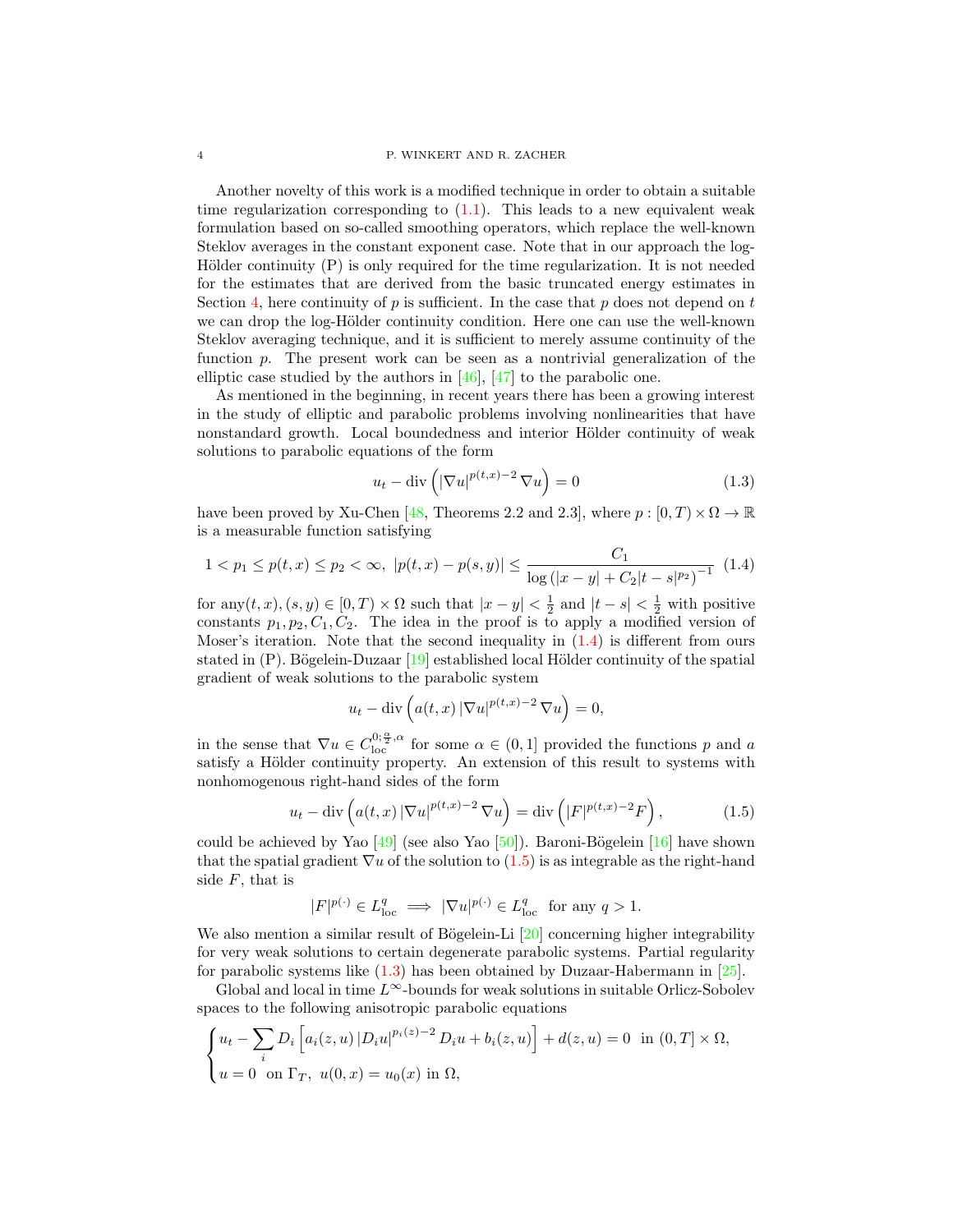with  $z = (t, x) \in (0, T] \times \Omega$  has been derived by Antontsev-Shmarev [\[9\]](#page-26-8). Concerning existence results to certain problems involving nonlinearity terms with  $p(t, x)$ structure conditions we refer to the papers of Alkhutov-Zhikov  $[3]$ ,  $[4]$ , Antontsev [\[5\]](#page-26-11), Antontsev-Chipot-Shmarev [\[6\]](#page-26-12), Antontsev-Shmarev [\[12\]](#page-26-13), [\[11\]](#page-26-14), [\[14\]](#page-26-15), [\[15\]](#page-26-16), Bauzet-Vallet-Wittbold-Zimmermann [\[17\]](#page-26-17), Guo-Gao [\[29\]](#page-26-18), Zhikov [\[53\]](#page-27-9) and the references therein. We also mention the recent monograph of Antontsev-Shmarev [\[10\]](#page-26-19) about several results to evolution partial differential equations with nonstandard growth conditions.

In the stationary case with  $p = p(x)$  merely continuous, the authors of this paper established global a priori bounds for weak solutions to equations of the form

$$
-\operatorname{div} \mathcal{A}(x, u, \nabla u) = \mathcal{B}(x, u, \nabla u) \text{ in } \Omega, \qquad \mathcal{A}(x, u, \nabla u) \cdot \nu = \mathcal{C}(x, u) \text{ on } \Gamma, \tag{1.6}
$$

involving nonlinearities with suitable  $p(x)$ -structure conditions via De Giorgi iteration combined with localization, see [\[46\]](#page-27-4), [\[47\]](#page-27-5). Local boundedness of solutions to the equation

<span id="page-4-0"></span>
$$
-\operatorname{div} \mathcal{A}(x, u, \nabla u) = \mathcal{B}(x, u, \nabla u) \quad \text{in } \Omega,
$$

has been studied by Fan-Zhao  $[26]$  and Gasiński-Papageorgiou (see [\[28,](#page-26-21) Proposition 3.1]) proved global a priori bounds for weak solutions to the equation

$$
-\Delta_{p(x)}u = g(x, u) \text{ in } \Omega, \qquad \frac{\partial u}{\partial \nu} = 0 \text{ on } \Gamma,
$$

where the Carathéodory function  $g : \Omega \times \mathbb{R} \to \mathbb{R}$  satisfies a subcritical growth condition and  $p \in C^1(\overline{\Omega})$  with  $1 < \min_{x \in \overline{\Omega}} p(x)$ . We also mention the works of You  $[32]$  ( $C^{\alpha}$ -regularity) and Skrypnik  $[41]$  (regularity near a nonsmooth boundary) concerning parabolic equations with nonstandard growth. Existence results for  $p(x)$ -structure equations from different angles  $(L^1$ -data, blow up, anisotropic) can be found, for example in the papers of Antontsev-Shmarev [\[13\]](#page-26-22), Bendahmane-Wittbold-Zimmermann [\[18\]](#page-26-23) and Pinasco [\[36\]](#page-27-12), see also the references therein.

Finally,  $L^{\infty}$ -estimates for solutions of  $(1.6)$  in case  $p(x) \equiv p$  with  $q_1(x) = q_2(x) \equiv$ p have been established by the first author in  $[43],[44]$  $[43],[44]$  following Moser's iteration technique (for constant  $p$  see also Pucci-Servadei [\[37\]](#page-27-15)).

The paper is organized as follows. Section [2](#page-4-1) collects some basic properties of the corresponding function spaces, states new interpolation inequalities and provides certain parabolic embedding results, which will be used in later considerations. In Section [3](#page-9-0) we introduce associated smoothing operators to derive a regularized weak formulation of  $(1.1)$ . Based on this, in Section [4](#page-11-0) we prove truncated energy estimates and give the complete proof of Theorem [1.1](#page-2-0) by applying De Giorgi iteration along with localization.

# 2. Preliminaries and hypotheses

<span id="page-4-1"></span>Let  $\Omega \subset \mathbb{R}^N$  be a bounded domain,  $T > 0$  and  $Q_T = (0, T) \times \Omega$ . For  $p \in C(\overline{Q}_T)$ we denote by  $L^{p(\cdot,\cdot)}(Q_T)$  the variable exponent Lebesgue space which is defined by

$$
L^{p(\cdot,\cdot)}(Q_T) = \left\{ u \mid u: Q_T \to \mathbb{R} \text{ is measurable and } \int_{Q_T} |u|^{p(t,x)} dx dt < +\infty \right\}
$$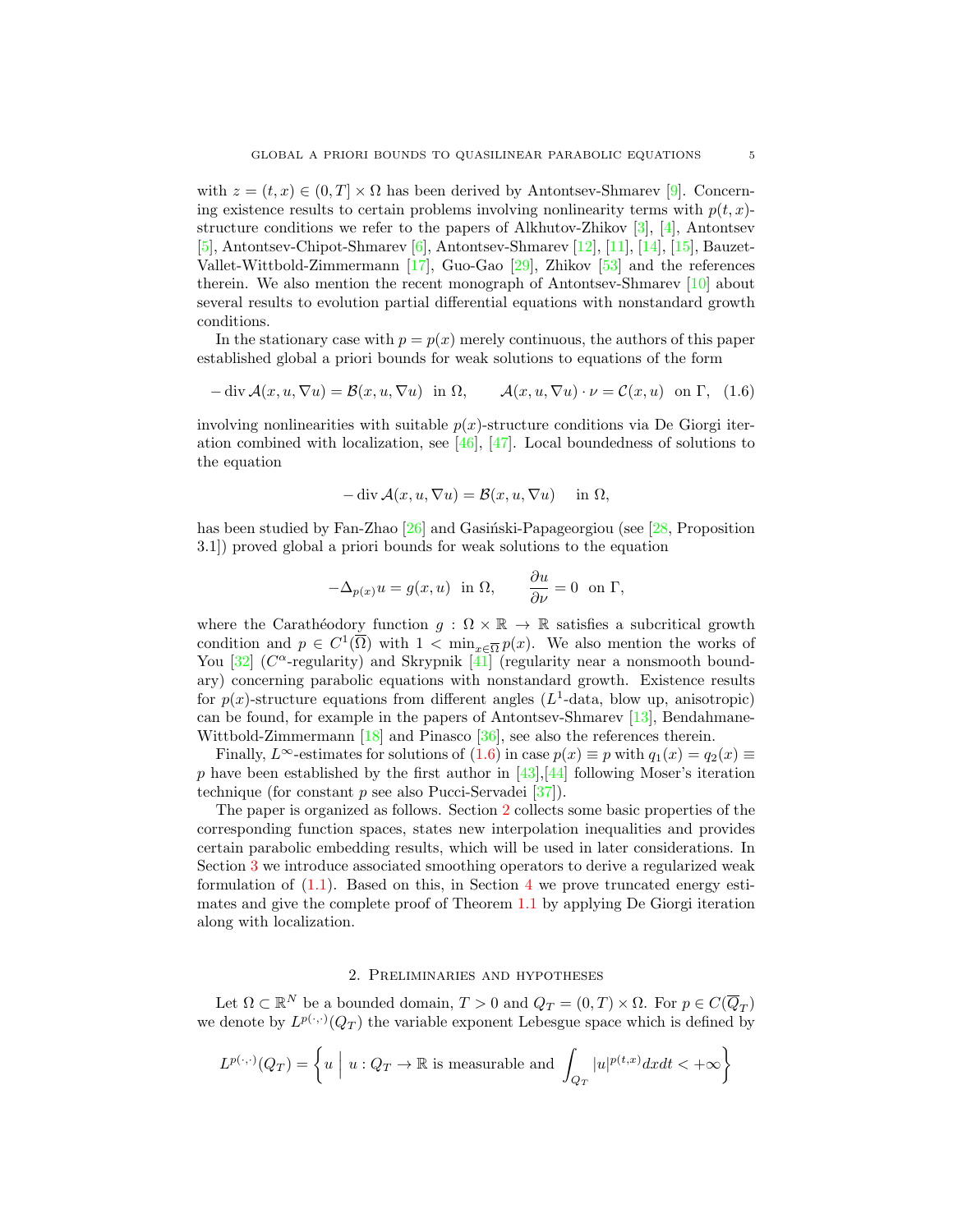equipped with the Luxemburg norm

$$
||u||_{L^{p(\cdot,\cdot)}(Q_T)} = \inf \left\{ \tau > 0 : \int_{Q_T} \left| \frac{u(t,x)}{\tau} \right|^{p(t,x)} dx dt \le 1 \right\}.
$$

It is well known that  $L^{p(\cdot,\cdot)}(Q_T)$  is a reflexive Banach space provided that  $p^- :=$  $\min_{\overline{Q}_T} p > 1$ . For more information and basic properties on variable exponent spaces we refer the reader to the papers of Fan-Zhao  $[27]$ , Kováčik-Rákosník  $[33]$ and the monograph of Diening-Harjulehto-Hästö-Růžička $[24]$ .

The next result concerns the Gagliardo-Nirenberg multiplicative embedding inequality. First we state the following proposition on a version of a fractional Gagliardo-Nirenberg inequality (see Hajaiej-Molinet-Ozawa-Wang [\[30,](#page-27-17) Proposition 4.2]).

<span id="page-5-1"></span>**Proposition 2.1.** Let  $1 < \hat{p}, p_0, p_1 < \infty, s, \hat{s}_1 \geq 0, 0 \leq \theta \leq 1$  and denote by  $H^s_{\hat{p}}(\mathbb{R}^N) := (I - \Delta)^{-\frac{s}{2}} L^{\hat{p}}(\mathbb{R}^N)$  the Bessel potential space. Then there exists a positive constant  $\tilde{C}$  such that the inequality

$$
||u||_{H_{\hat{p}}^{s}(\mathbb{R}^{N})}\leq \tilde{C}||u||_{H_{p_{1}}^{\hat{s}_{1}}(\mathbb{R}^{N})}^{\theta}||u||_{L^{p_{0}}(\mathbb{R}^{N})}^{1-\theta}
$$

holds if

$$
\frac{N}{\hat{p}} - s = \theta \left( \frac{N}{p_1} - \hat{s}_1 \right) + (1 - \theta) \frac{N}{p_0}, \quad \text{and} \quad s \le \theta \hat{s}_1.
$$

<span id="page-5-2"></span>**Remark 2.2.** Let  $\Omega \subset \mathbb{R}^N$  be a bounded domain with Lipschitz boundary. Then the statement of Proposition [2.1](#page-5-1) remains true when replacing  $\mathbb{R}^N$  by  $\Omega$  and restricting  $s, \hat{s}_1$  to the interval [0,1]. This follows from Proposition [2.1](#page-5-1) by means of extension (from  $\Omega$  to the whole space  $\mathbb{R}^N$ ) and restriction. Recall that for any bounded Lipschitz domain  $\Omega$  there exists a bounded linear extension operator from  $H_p^1(\Omega)$  to  $H_p^1(\mathbb{R}^N)$  (see e.g. Adams [\[2\]](#page-26-26)) and that this property carries over to the case of Bessel potential spaces  $H_p^s$  with  $s \in [0,1]$ , by interpolation.

With the help of Proposition [2.1](#page-5-1) and Remark [2.2](#page-5-2) we can now obtain the subsequent two interpolation (and trace) inequalities. The first one is well known, whereas we could not find any source for the second inequality, which is of vital importance with regard to sharp boundary estimates.

<span id="page-5-0"></span>**Theorem 2.3.** Let  $\Omega \subset \mathbb{R}^N$ ,  $N > 1$ , be a bounded domain with Lipschitz boundary  $\Gamma := \partial \Omega$  and let  $u \in W^{1,p}(\Omega)$  with  $1 < p < \infty$ .

(1) For every fixed  $s_1 \in (1,\infty)$  there exists a constant  $C_{\Omega} > 0$  depending only upon  $N, p$  and  $s_1$  such that

$$
||u||_{L^{q_1}(\Omega)} \leq C_{\Omega} ||u||_{W^{1,p}(\Omega)}^{\alpha_1} ||u||_{L^{s_1}(\Omega)}^{1-\alpha_1},
$$

where  $\alpha_1 \in [0,1]$  and  $q_1 \in (1,\infty)$  are linked by

$$
\frac{N}{q_1} = \alpha_1 \left(\frac{N}{p} - 1\right) + (1 - \alpha_1) \frac{N}{s_1}.
$$

(2) For every fixed  $s_2 \in (1,\infty)$  there exists a constant  $C_{\Gamma} > 0$  depending only upon  $N$ , p and  $s_2$  such that

$$
||u||_{L^{q_2}(\Gamma)} \leq C_{\Gamma} ||u||_{W^{1,p}(\Omega)}^{\alpha_2} ||u||_{L^{s_2}(\Omega)}^{1-\alpha_2},
$$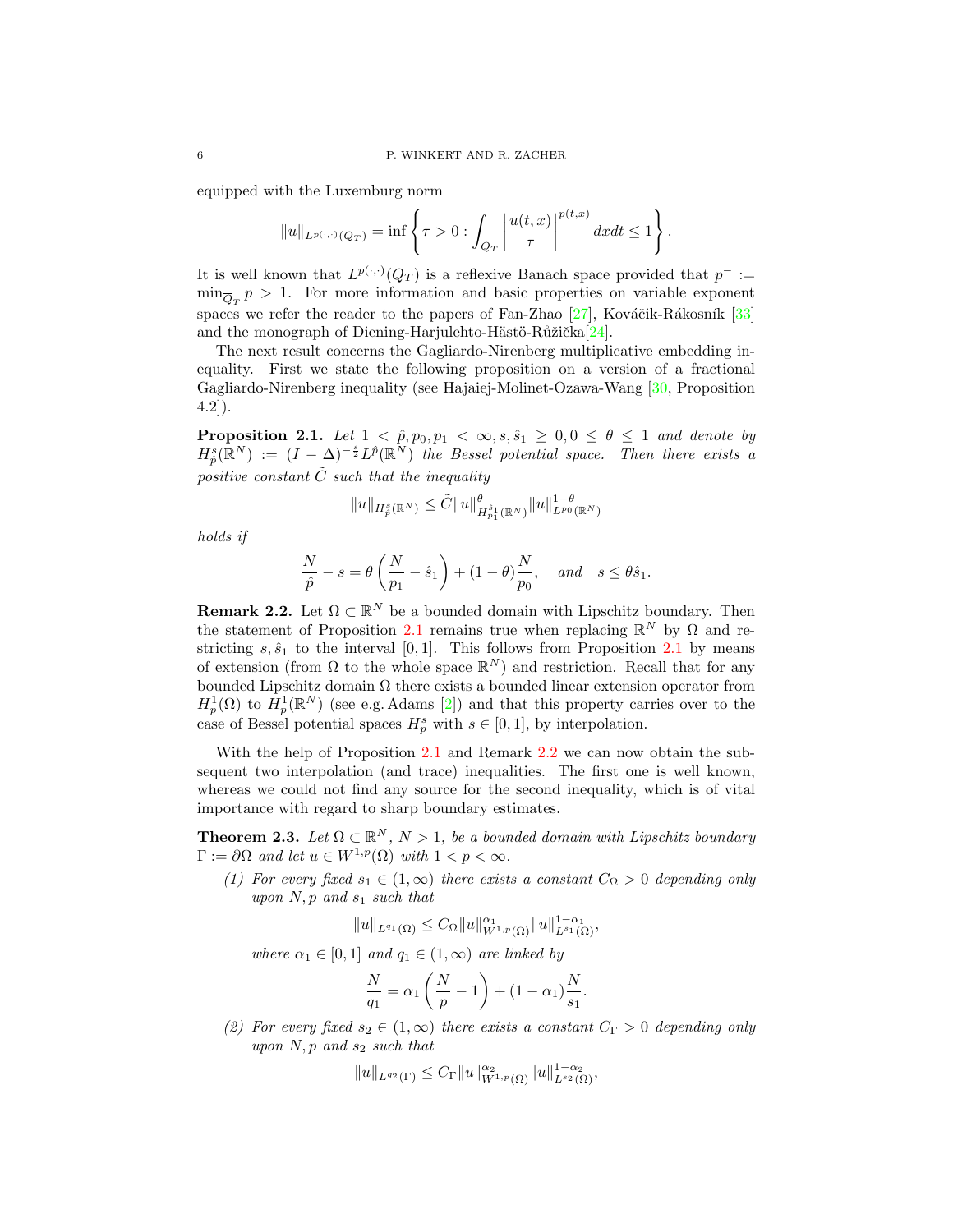where  $\alpha_2 \in [0,1]$  and  $q_2 \in (1,\infty)$  are linked by

$$
\frac{N-1}{q_2} = \alpha_2 \left(\frac{N}{p} - 1\right) + (1 - \alpha_2) \frac{N}{s_2} \quad and \quad \alpha_2 > \frac{1}{q_2}
$$

*Proof.* We may apply Proposition [2.1](#page-5-1) and Remark [2.2](#page-5-2) with  $s = 0, \hat{p} = q_1, \hat{s}_1 =$  $1, p_1 = p, p_0 = s_1$  and  $\alpha_1 = \theta$ . This yields the assertion of (1). Let us prove part (2). Since  $\alpha_2 > \frac{1}{q_2}$  we may fix a real number r such that  $\frac{1}{q_2} < r < \alpha_2$ . Then we choose the number  $q$  such that

$$
\frac{r}{N} - \frac{1}{q} = -\frac{N-1}{Nq_2}.\tag{2.1}
$$

From  $(2.1)$  we see that  $rq < N$  and

$$
q = \frac{Nq_2}{rq_2 + N - 1}.
$$

Due to  $\frac{1}{q_2} < r$  we have  $q < q_2$  and since  $N > 1$  we derive  $rq > 1$  thanks to the representation in [\(2.1\)](#page-6-0). Then, the embedding

<span id="page-6-2"></span>
$$
F_{q2}^r(\Omega) \hookrightarrow B_{qq}^{r-\frac{1}{q}}(\Gamma) \tag{2.2}
$$

is continuous (see Triebel [\[42,](#page-27-18) Section 3.3.3]), where  $B_{qq}^r$  denotes the Besov space, which coincides with the Sobolev Slobodeckij space  $W_q^r(r \in (0,1))$  and  $F_{q2}^r$  stands for the Lizorkin-Triebel space which coincides with the Bessel potential space  $H_q^r$ (see Triebel [\[42,](#page-27-18) Section 2.3.5]). In Triebel [42, Section 3.3.3], a  $C^{\infty}$ -domain is required, but it is known that if  $r = m + \iota$  with  $m \in \mathbb{N}_0$  and  $0 \leq \iota < 1$ , the embedding is still valid if  $\Gamma \in C^{m,1}$ . Since in our case  $r < 1$  we only need a Lipschitz boundary, that means  $\Gamma \in C^{0,1}$ . By virtue of the Sobolev embedding theorem for fractional order spaces it follows

$$
B_{qq}^{r-\frac{1}{q}}(\Gamma) \hookrightarrow L^{q_2}(\Gamma) \text{ for } q \le q_2 \le q^* \text{ with } q^* = \begin{cases} \frac{(N-1)q}{N-rq} & \text{if } rq < N, \\ \tilde{q} \in [q, \infty) & \text{if } rq \ge N, \end{cases} \tag{2.3}
$$

(see Adams  $[2,$  Theorem 7.57]). Combining  $(2.1), (2.2)$  $(2.1), (2.2)$  and  $(2.3)$  we find a positive constant  $\hat{C}_1$  such that

$$
||u||_{L^{q_2}(\Gamma)} \leq \hat{C}_1 ||u||_{F_{q_2}^r(\Omega)} \quad \text{with} \quad \frac{r}{N} - \frac{1}{q} = -\frac{N-1}{Nq_2}.
$$
 (2.4)

Now we may apply Proposition [2.1](#page-5-1) and Remark [2.2](#page-5-2) with  $s = r, p = q, s_1 = 1, p_1 = p$ and  $p_0 = s_2$  which results in

<span id="page-6-4"></span><span id="page-6-3"></span>
$$
||u||_{H_q^r(\Omega)} \leq C||u||_{W^{1,p}(\Omega)}^{\theta} ||u||_{L^{s_2}(\Omega)}^{1-\theta}
$$

with

$$
r - \frac{N}{q} = \theta \left( 1 - \frac{N}{p} \right) + (1 - \theta) \left( -\frac{N}{s_2} \right) \quad \text{and} \quad r \le \theta. \tag{2.5}
$$

Since  $H_q^r = F_{q2}^r$  we obtain the assertion in (2) from  $(2.4)$ – $(2.5)$  with  $\alpha_2 = \theta$ .  $\Box$ 

<span id="page-6-1"></span><span id="page-6-0"></span>.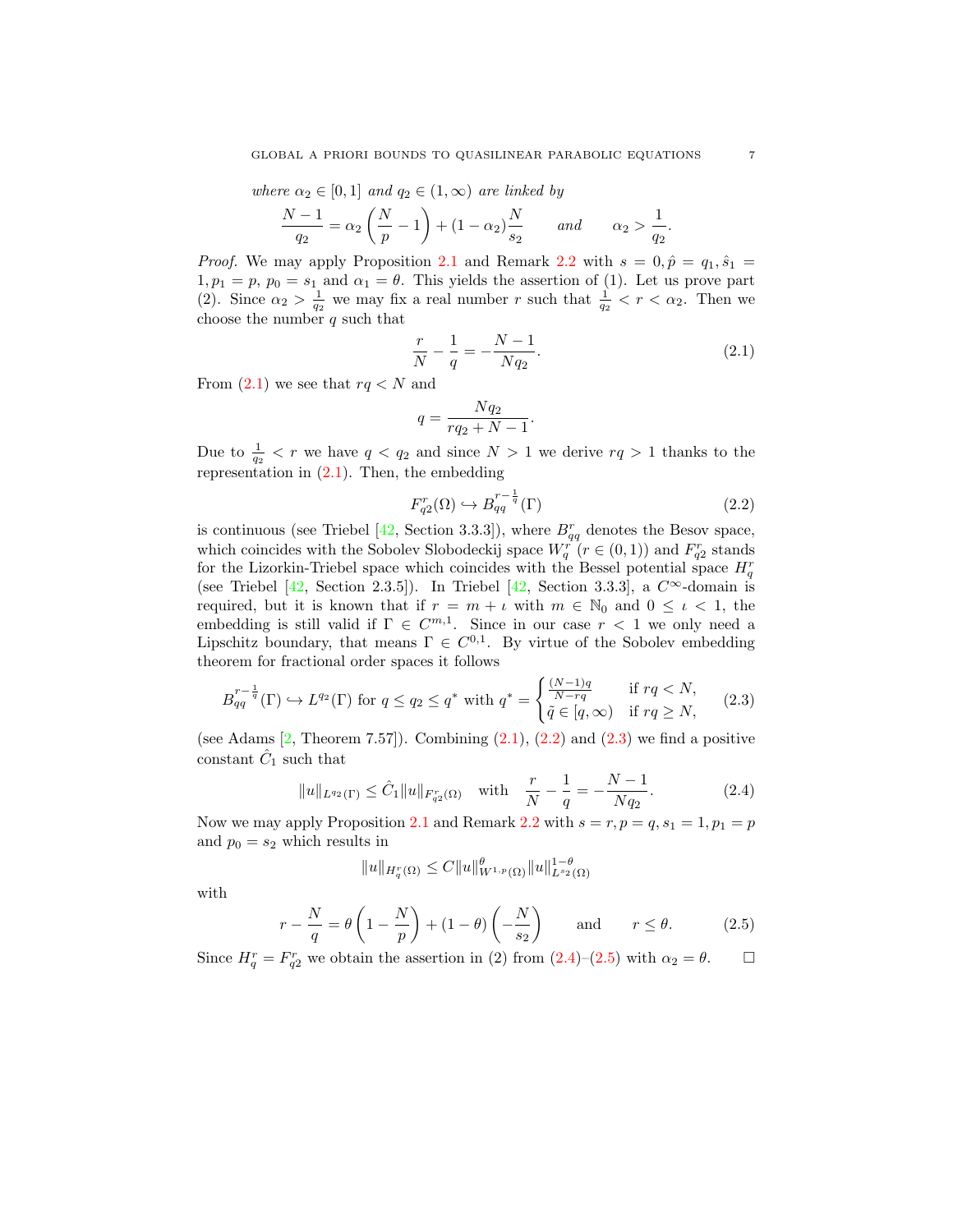# Remark 2.4.

(i) If  $p \neq \frac{Ns_1}{N+s_1}$  and  $p \neq \frac{Ns_2}{N+s_2}$ , respectively, the exponents  $\alpha_1$  and  $\alpha_2$  are given by

$$
\alpha_1 = \left(\frac{1}{s_1} - \frac{1}{q_1}\right) \left(\frac{1}{N} - \frac{1}{p} + \frac{1}{s_1}\right)^{-1},
$$
  

$$
\alpha_2 = \left(\frac{1}{s_2} - \frac{N-1}{Nq_2}\right) \left(\frac{1}{N} - \frac{1}{p} + \frac{1}{s_2}\right)^{-1}.
$$

(ii) Note that in the second part of Theorem [2.3,](#page-5-0) the choice  $s_2 = q_2 = p$  is not admissible, as this leads to  $\alpha_2 = \frac{1}{p}$ , so that the condition  $\alpha_2 > \frac{1}{q_2}$ is violated. However, the theorem still provides a similar estimate of the  $L^p(\Gamma)$ -norm from above in terms of the  $W^{1,p}(\Omega)$ - and  $L^p(\Omega)$ -norm. In fact, take  $q_2 = p + \varepsilon$  with small  $\varepsilon > 0$  and simply apply Hölder's inequality and the second part of Theorem [2.3](#page-5-0) to see this. We refer to a paper of the first author [\[45,](#page-27-19) Proof of Proposition 2.1] for a similar result.

As a consequence of Theorem [2.3](#page-5-0) we obtain two parabolic embedding inequalities which will be useful in later considerations. The first one should be well known, see e.g. Chapter I in DiBenedetto  $[21]$ , which contains several variants of it (e.g. in the special case of vanishing boundary traces). However, we could not find any reference for the second one, which plays an important role in deriving optimal parabolic boundary estimates.

<span id="page-7-0"></span>**Proposition 2.5.** Let  $\Omega \subset \mathbb{R}^N$ ,  $N > 1$ , be a bounded domain with Lipschitz boundary  $\Gamma := \partial \Omega$ . Let  $T > 0$  and  $1 < p < \infty$ .

(1) There exists a constant  $C_{\Omega} > 0$  which is independent of T such that

$$
\int_0^T \int_{\Omega} |u(t,x)|^{q_1} dxdt
$$
\n
$$
\leq C_{\Omega}^{q_1} \left( \int_0^T \int_{\Omega} |\nabla u(t,x)|^p dxdt + \int_0^T \int_{\Omega} |u(t,x)|^p dxdt \right)
$$
\n
$$
\times \left( \underset{0 < t < T}{\operatorname{ess\,sup}} \int_{\Omega} |u(t,x)|^2 dx \right)^{\frac{p}{N}}
$$

for all  $u \in L^{\infty}([0,T]; L^2(\Omega)) \cap L^p([0,T]; W^{1,p}(\Omega))$  with the exponent

$$
q_1 = p\frac{N+2}{N}.
$$

(2) There exists a constant  $C_{\Gamma} > 0$  which is independent of T such that

$$
\int_0^T \int_{\Gamma} |u(t,x)|^{q_2} d\sigma dt
$$
\n
$$
\leq C_{\Gamma}^{q_2} \left( \int_0^T \int_{\Omega} |\nabla u(t,x)|^p dx dt + \int_0^T \int_{\Omega} |u(t,x)|^p dx dt \right)
$$
\n
$$
\times \left( \underset{0 < t < T}{\operatorname{ess\,sup}} \int_{\Omega} |u(t,x)|^2 dx \right)^{\frac{p-1}{N}}
$$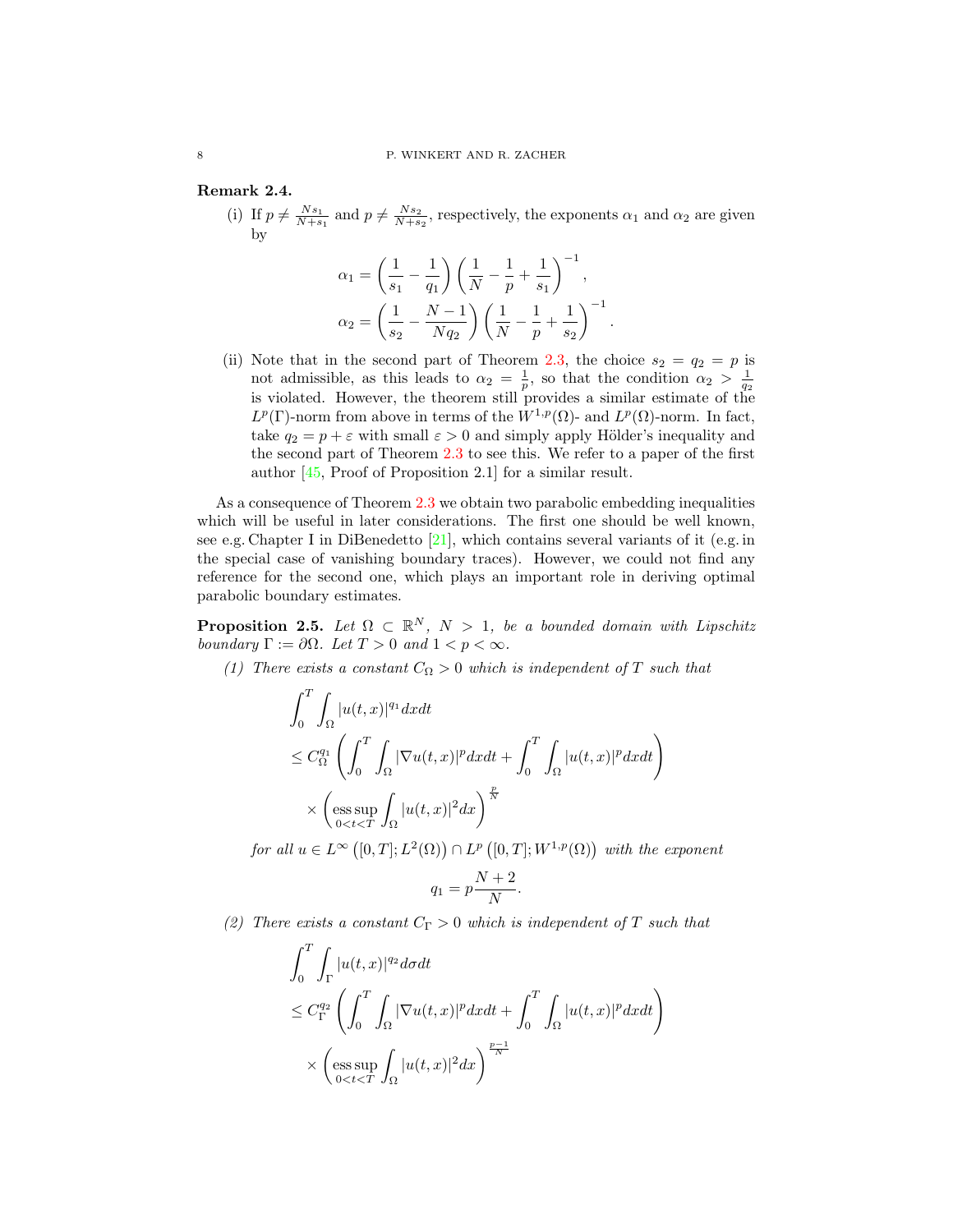for all 
$$
u \in L^{\infty}([0, T]; L^2(\Omega)) \cap L^p([0, T]; W^{1,p}(\Omega))
$$
 with the exponent  

$$
q_2 = p \frac{N+2}{N} - \frac{2}{N}.
$$

*Proof.* In order to prove the first part we may apply Theorem  $2.3(1)$  $2.3(1)$  to the function  $x \mapsto u(t, x)$  for a.a.  $t \in (0, T)$  for  $s_1 = 2$  and  $q_1 = p\frac{N+2}{N}$ , which means that  $\alpha_1 = \frac{p}{q_1}$ . Taking the  $q_1^{\text{th}}$ -power of this inequality and integrating over  $(0, T)$  yields

$$
\int_0^T \int_{\Omega} |u(t,x)|^{q_1} dxdt
$$
\n
$$
\leq C_{\Omega}^{q_1} \int_0^T \left[ \left( \int_{\Omega} |\nabla u(t,x)|^p dx + \int_{\Omega} |u(t,x)|^p dxdt \right) \left( \int_{\Omega} |u(t,x)|^2 dx \right)^{\frac{p}{N}} \right] dt
$$
\n
$$
\leq C_{\Omega}^{q_1} \left( \int_0^T \int_{\Omega} |\nabla u(t,x)|^p dxdt + \int_0^T \int_{\Omega} |u(t,x)|^p dxdt \right)
$$
\n
$$
\times \left( \underset{0 < t < T}{\operatorname{ess \, sup}} \int_{\Omega} |u(t,x)|^2 dx \right)^{\frac{p}{N}}.
$$

The second part can be proven similarly. We apply again Theorem  $2.3(2)$  $2.3(2)$  to the function  $x \mapsto u(t, x)$  for a.a.  $t \in (0, T)$  for  $s_2 = 2$  and  $q_2 = p\frac{N+2}{N} - \frac{2}{N}$  which gives  $\alpha_2 = \frac{p}{q_2} > \frac{1}{q_2}$ . Taking the  $q_2^{\text{th}}$ -power of this inequality and integrating over  $(0, T)$ we obtain

$$
\int_0^T \int_{\Gamma} |u(t,x)|^{q_2} d\sigma dt
$$
\n
$$
\leq C_{\Gamma}^{q_2} \int_0^T \left[ \left( \int_{\Omega} |\nabla u(t,x)|^p dx + \int_{\Omega} |u(t,x)|^p dx dt \right) \left( \int_{\Omega} |u(t,x)|^2 dx \right)^{\frac{p-1}{N}} \right] dt
$$
\n
$$
\leq C_{\Gamma}^{q_2} \left( \int_0^T \int_{\Omega} |\nabla u(t,x)|^p dx dt + \int_0^T \int_{\Omega} |u(t,x)|^p dx dt \right)
$$
\n
$$
\times \left( \underset{0 < t < T}{\text{ess sup}} \int_{\Omega} |u(t,x)|^2 dx \right)^{\frac{p-1}{N}}.
$$

The following lemma concerning the geometric convergence of sequences of numbers will be needed for the De Giorgi iteration arguments below. It can be found in Ho-Sim [\[31,](#page-27-20) Lemma 4.3]. The case  $\delta_1 = \delta_2$  is contained in Ladyženskaja-Solonnikov-Ural'ceva [\[34,](#page-27-21) Chapter II, Lemma 5.6], see also DiBenedetto [\[21,](#page-26-27) Chapter I, Lemma 4.1].

<span id="page-8-0"></span>**Lemma 2.6.** Let  $\{Y_n\}, n = 0, 1, 2, \ldots$ , be a sequence of positive numbers, satisfying the recursion inequality

$$
Y_{n+1} \le Kb^n \left( Y_n^{1+\delta_1} + Y_n^{1+\delta_2} \right), \quad n = 0, 1, 2, \dots,
$$

for some  $b > 1$ ,  $K > 0$  and  $\delta_2 \ge \delta_1 > 0$ . If

 $\mathcal{T}$ 

$$
Y_0 \le \min\left(1, \left(2K\right)^{-\frac{1}{\delta_1}} b^{-\frac{1}{\delta_1^2}}\right)
$$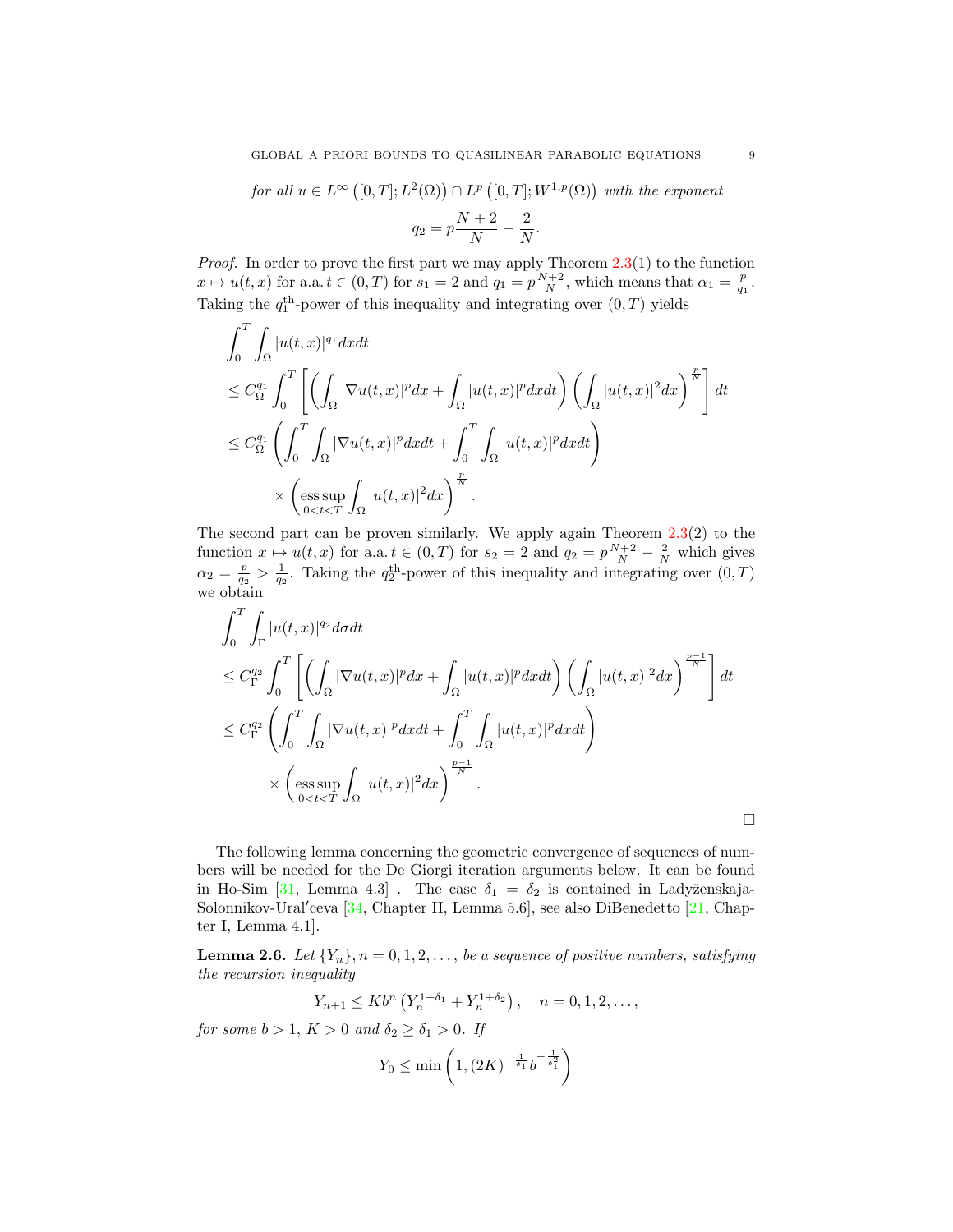or

$$
Y_0 \le \min\left( (2K)^{-\frac{1}{\delta_1}} b^{-\frac{1}{\delta_1^2}}, (2K)^{-\frac{1}{\delta_2}} b^{-\frac{1}{\delta_1 \delta_2} - \frac{\delta_2 - \delta_1}{\delta_2^2}} \right),
$$

then  $Y_n \leq 1$  for some  $n \in \mathbb{N} \cup \{0\}$ . Moreover,

$$
Y_n \le \min\left(1, (2K)^{-\frac{1}{\delta_1}} b^{-\frac{1}{\delta_1^2}} b^{-\frac{n}{\delta_1}}\right), \text{ for all } n \ge n_0,
$$

where  $n_0$  is the smallest  $n \in \mathbb{N} \cup \{0\}$  satisfying  $Y_n \leq 1$ . In particular,  $Y_n \to 0$  as  $n \to \infty$ .

Throughout the paper by  $M_i$ ,  $\tilde{M}_j$   $i, j = 1, 2, \ldots$  we mean positive constants depending on the given data and the Lebesgue measure on  $\mathbb{R}^N$  is denoted by  $|\cdot|_N$ .

3. Smoothing operators and regularized weak formulation

<span id="page-9-0"></span>Let  $\rho \geq 0$  be in  $C_0^{\infty}(\mathbb{R}^N)$ , even,  $\int_{\mathbb{R}^N} \rho dx = 1$  and supp  $\rho = B(0, 1)$ . Define for  $h > 0$ 

$$
(S_h w)(x) := \frac{1}{h^N} \int_{\mathbb{R}^N} \rho\left(\frac{x - x'}{h}\right) w(x') dx', \quad x \in \mathbb{R}^N, w \in L^1_{loc}(\mathbb{R}^N).
$$

Let  $T > 0$ ,  $e_1(t) = e^{-t}, t \ge 0$  and set

$$
(\tau_h w)(t) := \frac{1}{h} \int_0^t e_1\left(\frac{t - t'}{h}\right) w(t')dt', \quad 0 \le t \le T, w \in L^1((0, T)),
$$
  

$$
(\tau_h^* w)(t) := \frac{1}{h} \int_t^T e_1\left(\frac{t' - t}{h}\right) w(t')dt', \quad 0 \le t \le T, w \in L^1((0, T)).
$$

Note that Fubini's theorem implies

$$
\int_0^T v(t)(\tau_h^* w)(t) dt = \int_0^T (\tau_h v)(t)w(t) dt, \quad v, w \in L^1((0,T)).
$$

Let  $\Omega \subset \mathbb{R}^N$  be a bounded domain with Lipschitz boundary  $\Gamma$  and let  $p \in C(\overline{Q}_T)$ be such that  $\inf_{\overline{Q}_T} p > 1$  satisfying the log-Hölder condition stated in (P). By Diening-Harjulehto-Hästö-Růžička [\[24,](#page-26-25) Proposition 4.1.7],  $p$  can be extended to a continuous function  $\tilde{p}$  on  $[0, T] \times \mathbb{R}^N$  which fulfills  $\inf_{[0, T] \times \mathbb{R}^N} \tilde{p} > 1$  and satisfies the log-Hölder condition (P) on  $[0, T] \times \mathbb{R}^N$ . Set

$$
\tilde{\mathcal{V}} := \left\{ \psi \in W^{1,2} \left( [0,T]; L^2(\mathbb{R}^N) \right) : |\nabla \psi| \in L^{\tilde{p}(\cdot,\cdot)}([0,T] \times \mathbb{R}^N) \right\}.
$$

For  $h > 0$ , let  $E_h$  be a bounded linear extension operator from V into  $\tilde{V}$  whose range is contained in the set of measurable functions that vanish almost everywhere outside of  $(0,T) \times \Omega_h$  where  $\Omega_h = \{x \in \mathbb{R}^N : dist(x, \Omega) < h^{\gamma}\}\$  with  $\gamma > 2$  being fixed. Such an operator can be constructed as in Diening-Harjulehto-Hästö-Růžička [\[24,](#page-26-25) Theorem 8.5.12] using the log-Hölder condition of  $\tilde{p}$  and by means of a suitable cut-off function. Here the construction of the operator can be made in such a way that  $E_h$  also maps  $L^{\infty}((0,T) \times \Omega)$  boundedly into  $L^{\infty}((0,T) \times \mathbb{R}^N)$  with a corresponding norm bound that is uniform w.r.t.  $h > 0$ .

<span id="page-9-1"></span>**Lemma 3.1.** Under the above assumptions the operators  $\tau_h S_h E_h$ ,  $\tau_h^* S_h E_h$  map from  $V$  into  $V$ .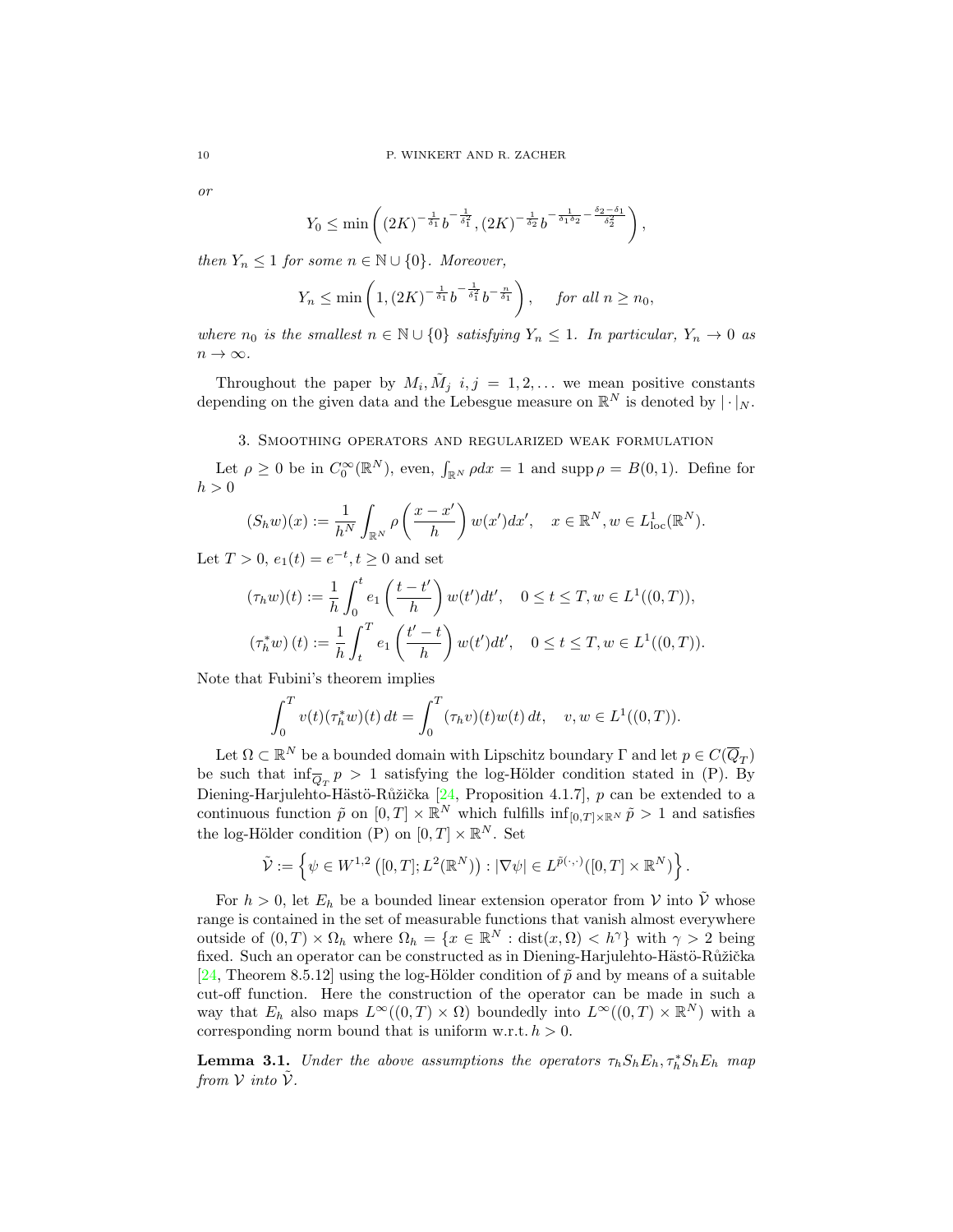The proof of the Lemma [3.1](#page-9-1) can be done similarly as in Zhikov-Pastukhova [\[54,](#page-27-22) Theorem 1.4].

By means of the smoothing operators introduced before we next derive a regularized weak formulation of  $(1.1)$ . To this end, let  $u \in W$  be a weak solution (subsolution, supersolution) of  $(1.1)$  in the sense of  $(1.2)$  and choose the test function  $\varphi$  of the form

$$
\varphi(t,x) = (\tau_h^* S_h E_h \eta)(t,x), \quad (t,x) \in \Omega_T,
$$

where  $\eta \in \mathcal{V}$  is nonnegative and  $\eta|_{t=T} = 0$ . Observe that this test function is admissible by Lemma [3.1](#page-9-1) and since  $\varphi|_{t=T} = 0$ . Note that the latter property implies that  $\partial_t(\tau_h^* S_h E_h \eta) = \tau_h^* S_h \partial_t(E_h \eta)$ . In fact, for  $w \in W^{1,2}((0,T))$  with  $w|_{t=T} = 0$  we have

$$
(\tau_h^* w)(t) = \frac{1}{h} \int_0^{T-t} e_1\left(\frac{s}{h}\right) w(s+t) \, ds, \quad t \in (0, T),
$$

and thus

$$
\partial_t(\tau_h^* w)(t) = -\frac{1}{h} e_1\left(\frac{T-t}{h}\right)w(T) + \frac{1}{h} \int_0^{T-t} e_1\left(\frac{s}{h}\right)w_s(s+t) ds
$$
  

$$
= \frac{1}{h} \int_t^T e_1\left(\frac{t'-t}{h}\right)w_{t'}(t')dt' = (\tau_h^* w_t)(t), \quad t \in (0,T).
$$

We obtain

<span id="page-10-0"></span>
$$
-\int_{\Omega} u_0(\tau_h^* S_h E_h \eta) dx \Big|_{t=0} - \int_0^T \int_{\Omega} u \tau_h^* S_h[(E_h \eta)_t] dx dt
$$
  
+ 
$$
\int_0^T \int_{\Omega} \mathcal{A}(t, x, u, \nabla u) \cdot \nabla (\tau_h^* S_h E_h \eta) dx dt
$$
  
= 
$$
(\leq, \geq) \int_0^T \int_{\Omega} \mathcal{B}(t, x, u, \nabla u) (\tau_h^* S_h E_h \eta) dx dt
$$
  
+ 
$$
\int_0^T \int_{\Gamma} \mathcal{C}(t, x, u) (\tau_h^* S_h E_h \eta) d\sigma dt.
$$
 (3.1)

The first integral in [\(3.1\)](#page-10-0) takes the form

$$
\int_{\Omega} u_0(\tau_h^* S_h E_h \eta) dx \Big|_{t=0} = \frac{1}{h} \int_0^T \int_{\Omega} e_1\left(\frac{t}{h}\right) u_0(x) (S_h E_h \eta)(t, x) dx dt.
$$

The term involving the time derivative is rewritten as follows

$$
- \int_0^T \int_{\Omega} u \,\tau_h^* S_h[(E_h \eta)_t] dx dt
$$
  
= 
$$
- \int_0^T \int_{\mathbb{R}^N} E_h u \,\tau_h^* S_h[(E_h \eta)_t] dx dt + \int_0^T \int_{\Omega_h \setminus \Omega} E_h u \,\tau_h^* S_h[(E_h \eta)_t] dx dt
$$
  
= 
$$
\int_0^T \int_{\Omega_h} (\tau_h S_h E_h u)_t E_h \eta dx dt - \int_0^T \int_{\Omega_h \setminus \Omega} (\tau_h E_h u)_t S_h E_h \eta dx dt.
$$

The remaining three terms in [\(3.1\)](#page-10-0) are reformulated using the duality of  $\tau_h$  and  $\tau_h^*$ . Since the resulting relation does not contain a time derivative acting on the test function, the regularity assumptions on  $\eta$  can be relaxed, in fact, by approximation, we may allow  $\eta$  to be from the space W satisfying  $\eta|_{t=T} = 0$ .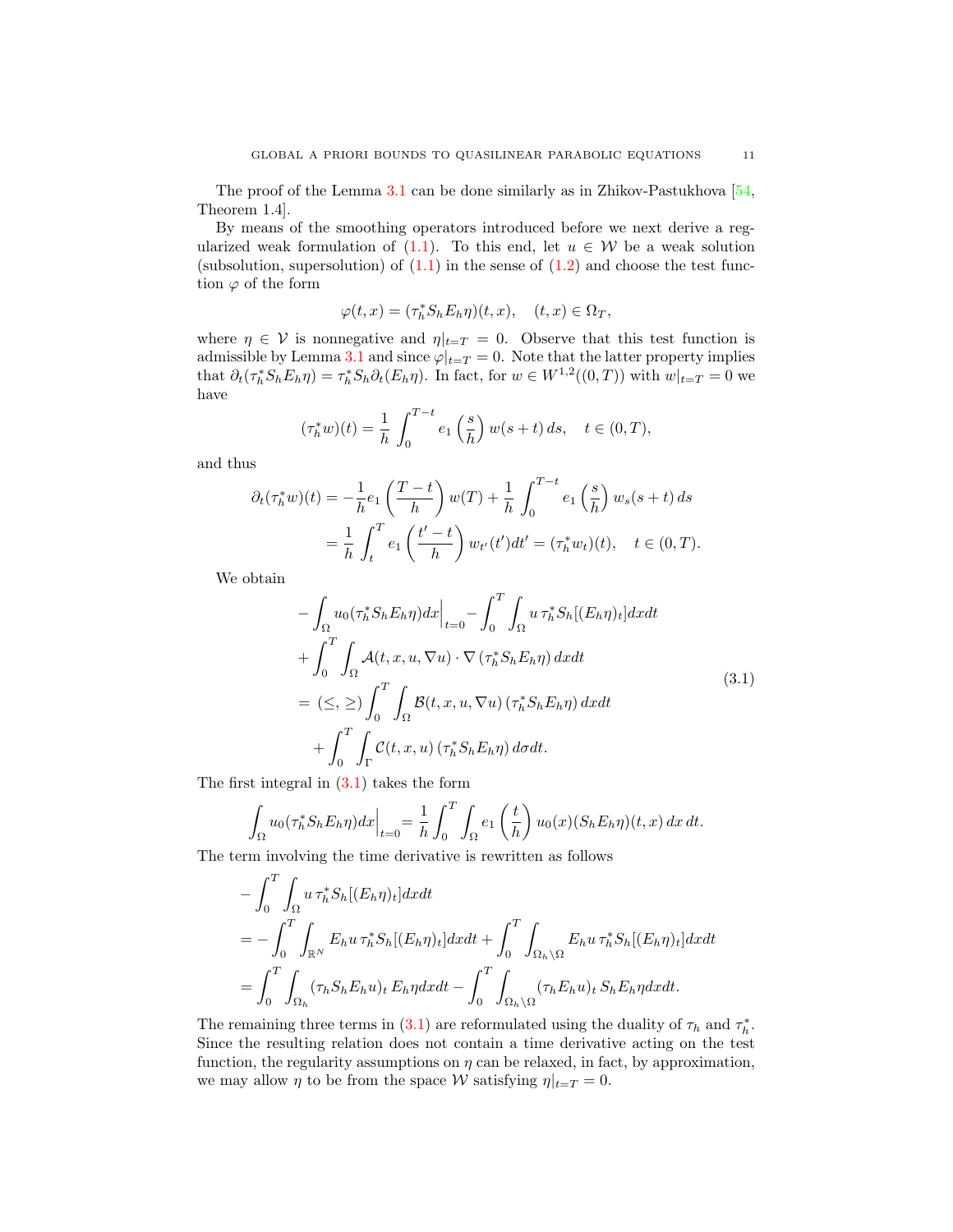Next, let  $0 < t_1 < t_2 < T$  and choose  $\eta$  of the form  $\eta(t,x) = \psi(t,x) \omega_{[t_1,t_2],\varepsilon}(t)$ , where  $\psi \in \mathcal{W}$  is nonnegative and  $\omega := \omega_{[t_1,t_2],\varepsilon}$  is defined by

<span id="page-11-1"></span>
$$
\omega = \begin{cases}\n0 & \text{if } t \in [0, t_1 - \varepsilon] \\
\frac{1}{\varepsilon}(t - t_1 + \varepsilon) & \text{if } t \in [t_1 - \varepsilon, t_1] \\
1 & \text{if } t \in [t_1, t_2] \\
-\frac{1}{\varepsilon}(t - t_2 - \varepsilon) & \text{if } t \in [t_2, t_2 + \varepsilon] \\
0 & \text{if } t \in [t_2 + \varepsilon, T]\n\end{cases}
$$

assuming that  $0 < \varepsilon < \min\{t_1, T - t_2\}$ . We insert such an  $\eta$  in the reformulated version of [\(3.1\)](#page-10-0), send  $\varepsilon \to 0$ , divide then by  $t_2 - t_1$  and finally send  $t_2 \to t_1$ , thereby obtaining (relabeling  $t_1$  by  $t$ )

$$
-\frac{1}{h} \int_{\Omega} e_1 \left(\frac{t}{h}\right) u_0(x) (S_h E_h \psi)(t, x) dx + \int_{\Omega} (\tau_h S_h E_h u)_t \psi dx - \mathcal{R}_h(u, \psi)(t)
$$
  
+ 
$$
\int_{\Omega} (\tau_h \mathcal{A}(\cdot, x, u, \nabla u)) \Big|_t \cdot \nabla (S_h E_h \psi) dx
$$
  
= 
$$
(\leq, \geq) \int_{\Omega} (\tau_h \mathcal{B}(\cdot, x, u, \nabla u)) \Big|_t (S_h E_h \psi) dx
$$
  
+ 
$$
\int_{\Gamma} (\tau_h \mathcal{C}(\cdot, x, u)) \Big|_t (S_h E_h \psi) d\sigma,
$$
 (3.2)

for a.a.  $t \in (0, T)$  and for all nonnegative  $\psi \in \mathcal{W}$  where

$$
\mathcal{R}_h(u,\psi)(t) = \int_{\Omega_h \backslash \Omega} (\tau_h E_h u)_t S_h E_h \psi dx - \int_{\Omega_h \backslash \Omega} (\tau_h S_h E_h u)_t E_h \psi dx.
$$

[\(3.2\)](#page-11-1) is an appropriate regularized version of the weak formulation [\(1.2\)](#page-1-0). It will be used in the following section for deriving the basic truncated energy estimates.

If p does not depend on t and we merely assume that  $p \in C(\overline{\Omega})$  (actually, boundedness and measurability is sufficient), the well-known Steklov averages can be used as in the constant exponent case to regularize the weak formulation in time. Indeed, defining for  $v \in L^1(Q_T)$  its Steklov average by

$$
v_h(t,x) = \frac{1}{h} \int_t^{t+h} v(s,x)ds,
$$

we have the following result due to Alkhutov-Zhikov [\[4,](#page-26-10) Lemma 5.1].

**Proposition 3.2.** Let p be a bounded, measurable function on  $\Omega$  satisfying  $p(x) \geq 1$ for all  $x \in \Omega$ . Then  $v_h \to v$  in  $L^{p(\cdot)}(Q_{T-\delta})$  as  $h \to 0$  for any  $v \in L^{p(\cdot)}(Q_T)$  and  $\delta > 0$ .

## 4. Truncated energy estimates and proof of Theorem [1.1](#page-2-0)

<span id="page-11-0"></span>We begin this section with suitable truncated energy estimates for subsolutions and supersolutions of  $(1.1)$ . First, we state the subsolution case.

<span id="page-11-2"></span>**Proposition 4.1.** Let the assumptions in  $(H)$  and  $(P)$  be satisfied and suppose that  $u_0 \in L^2(\Omega)$  is essentially bounded above in  $\Omega$ . Set  $q_1^+ = \max_{[0,T] \times \bar{\Omega}} q_1$ . Then for any weak subsolution  $u \in \mathcal{W}$  of  $(1.1)$  and any  $\kappa$  fulfilling the condition

$$
\kappa \geq \tilde{\kappa} := \max \left\{ 1, \operatorname*{ess\,sup}_{\Omega} u_0 \right\},\,
$$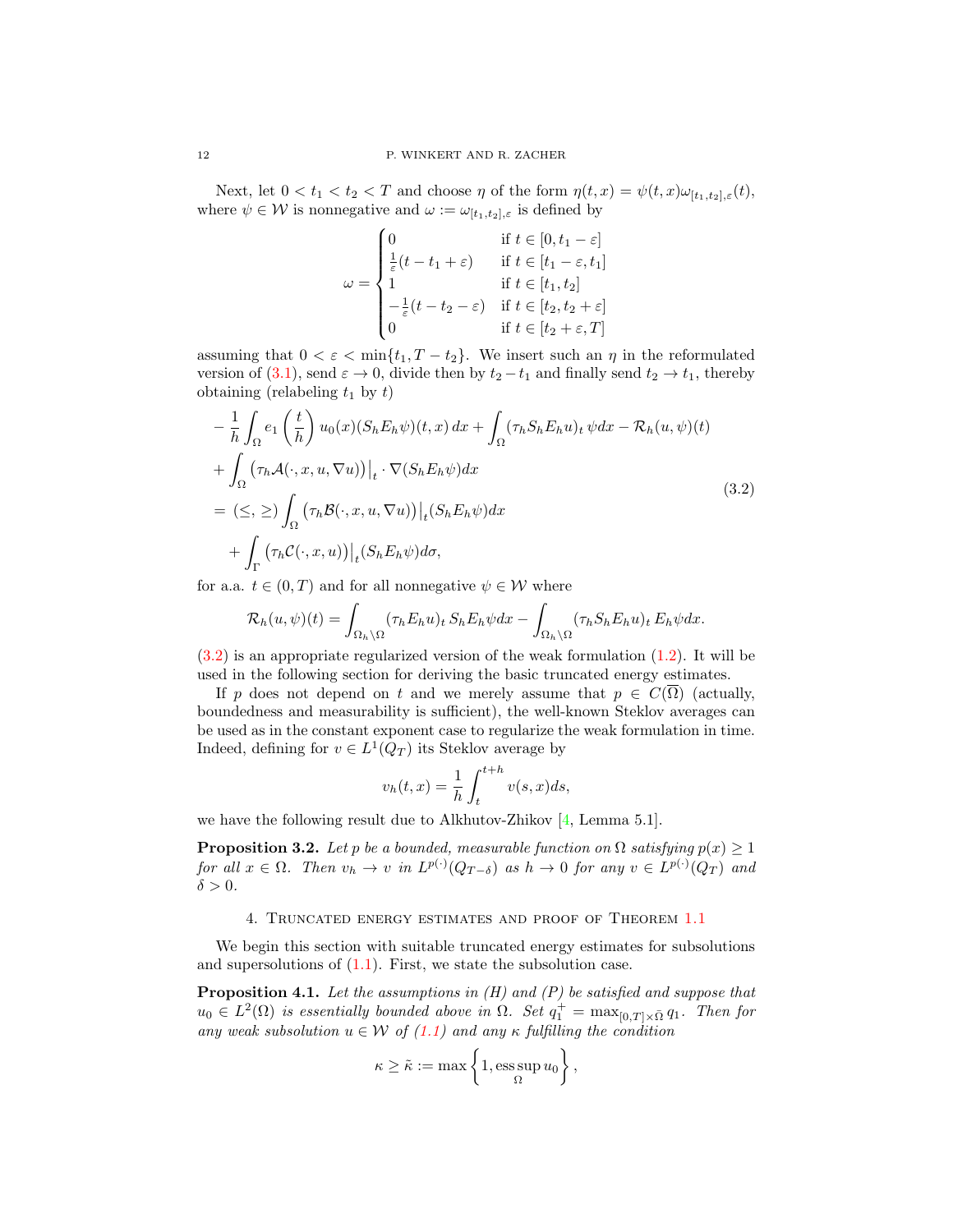there holds

$$
\begin{aligned} & \underset{t \in (0, T_0)}{\mathrm{ess} \sup} \int_{A_{\kappa}(t)} (u - \kappa)^2 dx + \int_0^{T_0} \int_{A_{\kappa}(t)} |\nabla u|^{p(t, x)} dx dt \\ & \leq M_1 \int_0^{T_0} \int_{A_{\kappa}(t)} u^{q_1(t, x)} dx dt + M_2 \int_0^{T_0} \int_{\Gamma_{\kappa}(t)} u^{q_2(t, x)} d\sigma dt \end{aligned}
$$

for every  $T_0 \in (0, T]$  with

$$
A_{\kappa}(t) = \{x \in \Omega : u(t, x) > \kappa\}, \qquad \Gamma_{\kappa}(t) = \{x \in \Gamma : u(t, x) > \kappa\}, \qquad t \in (0, T_0],
$$

and with positive constants  $M_1 = M_1(q_1^+, a_3, a_4, a_5, b_0, b_1, b_2)$  as well as  $M_2 =$  $M_2(a_3, c_0, c_1).$ 

*Proof.* (I) Regularized testing. Let  $u \in W$  be a weak subsolution of  $(1.1)$  and fix  $\kappa \geq \tilde{\kappa}$ . For  $h > 0$  we set  $\Phi_h(u) = \tau_h S_h E_h u$ . Letting  $\lambda > 0$  we further define the truncations  $T_{\lambda}(y) = \min(y, \lambda)$  and  $[y]_{\kappa}^{+} := \max(y - \kappa, 0), y \in \mathbb{R}$ . We take in [\(3.2\)](#page-11-1) the test function  $\psi = T_{\lambda}([\Phi_h(u)]_\kappa^+),$  which belongs to the space W, see Le [\[35,](#page-27-23) Lemma 3.2]. Integrating over  $(0, t_0)$  where  $t_0 \in (0, T_0]$  is arbitrarily fixed, we obtain

$$
-\int_{0}^{t_{0}}\int_{\Omega}\frac{e_{1}(t/h)}{h}u_{0}(x)(S_{h}E_{h}T_{\lambda}([\Phi_{h}(u)]_{\kappa}^{+}))(t,x) dxdt + \frac{1}{2}\int_{\Omega}\left(T_{\lambda}([\Phi_{h}(u)]_{\kappa}^{+})(t_{0},x)\right)^{2}dx - \int_{0}^{t_{0}}\mathcal{R}_{h}\left(u,T_{\lambda}([\Phi_{h}(u)]_{\kappa}^{+})(t)dt + \int_{0}^{t_{0}}\int_{\Omega}\left(\tau_{h}\mathcal{A}(t,x,u,\nabla u)\right)\cdot\nabla(S_{h}E_{h}T_{\lambda}([\Phi_{h}(u)]_{\kappa}^{+}))dxdt = (\leq,\geq)\int_{0}^{t_{0}}\int_{\Omega}\left(\tau_{h}\mathcal{B}(t,x,u,\nabla u)\right)(S_{h}E_{h}T_{\lambda}([\Phi_{h}(u)]_{\kappa}^{+}))dxdt + \int_{0}^{t_{0}}\int_{\Gamma}\left(\tau_{h}\mathcal{C}(t,x,u)\right)(S_{h}E_{h}T_{\lambda}([\Phi_{h}(u)]_{\kappa}^{+}))d\sigma dt.
$$
\n(4.1)

We next send  $h \to 0$  in [\(4.1\)](#page-12-0) and make use of the approximation properties of the smoothing operators involved.

Note first that for any  $w \in C([0, t_0])$ 

<span id="page-12-0"></span>
$$
\int_0^{t_0} \frac{e_1(t/h)}{h} w(t) dt \to w(0) \text{ as } h \to 0,
$$

and thus it is not difficult to see that the first term in  $(4.1)$  tends to

$$
-\int_{\Omega} u_0(x) T_{\lambda}((u(t,x)-\kappa)_+) dx \big|_{t=0} = -\int_{\Omega} u_0(x) T_{\lambda}((u_0(x)-\kappa)_+) dx = 0,
$$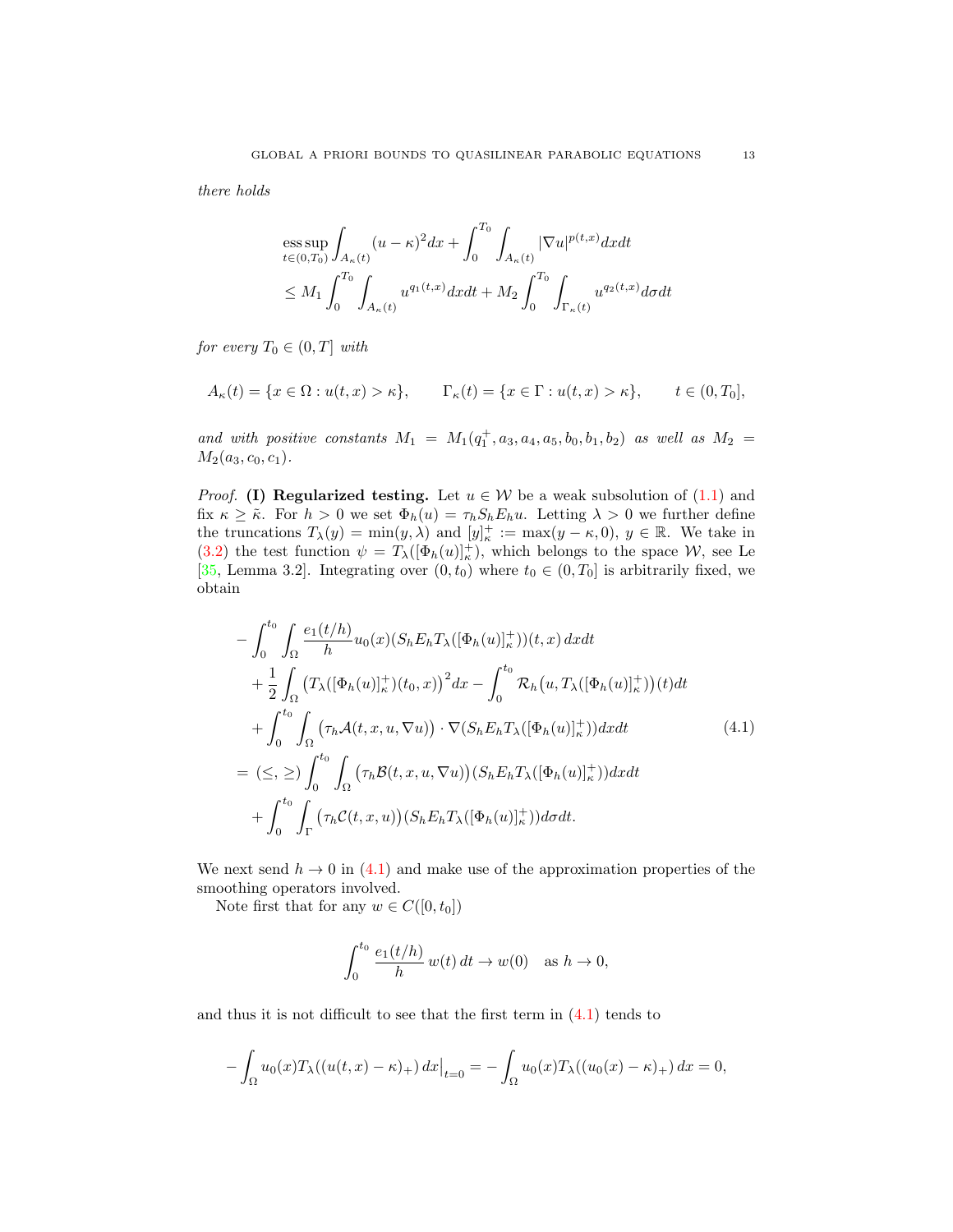due to  $\kappa \geq \tilde{\kappa}$ . Further, as  $h \to 0$  we have

$$
\int_{\Omega} (T_{\lambda}([\Phi_h(u)]_\kappa^+)(t_0, x))^2 dx
$$
\n
$$
\to \int_{\Omega} (T_{\lambda}((u-\kappa)_+(t_0, x)))^2 dx,
$$
\n
$$
\int_0^{t_0} \int_{\Omega} (\tau_h \mathcal{A}(t, x, u, \nabla u)) \cdot \nabla (S_h E_h T_{\lambda}([\Phi_h(u)]_\kappa^+)) dx dt
$$
\n
$$
\to \int_0^{t_0} \int_{\Omega} \mathcal{A}(t, x, u, \nabla u) \cdot \nabla T_{\lambda}((u-\kappa)_+) dx dt,
$$
\n
$$
\int_0^{t_0} \int_{\Omega} (\tau_h \mathcal{B}(t, x, u, \nabla u))(S_h E_h T_{\lambda}([\Phi_h(u)]_\kappa^+)) dx dt
$$
\n
$$
\to \int_0^{t_0} \int_{\Omega} \mathcal{B}(t, x, u, \nabla u) T_{\lambda}((u-\kappa)_+) dx dt,
$$
\n
$$
\int_0^{t_0} \int_{\Gamma} (\tau_h C(t, x, u))(S_h E_h T_{\lambda}([\Phi_h(u)]_\kappa^+)) d\sigma dt
$$
\n
$$
\to \int_0^{t_0} \int_{\Gamma} C(t, x, u) T_{\lambda}((u-\kappa)_+) d\sigma dt.
$$

Finally, we claim that

<span id="page-13-1"></span>
$$
\int_0^{t_0} \mathcal{R}_h(u, T_\lambda([\Phi_h(u)]_\kappa^+))(t)dt \to 0 \quad \text{as } h \to 0.
$$
 (4.2)

To see this, note first that the boundedness of  $\psi = T_{\lambda} ([\Phi_h(u)]_\kappa^+)$  and the mapping properties of  $E_h$  and  $S_h$  imply that  $E_h\psi$  as well as  $S_hE_h\psi$  are bounded uniformly w.r.t.  $h > 0$ . Note also that for any  $w \in L^1((0,T))$  we have

$$
\partial_t(\tau_h w)(t) = \frac{1}{h} \left( w(t) - (\tau_h w)(t) \right), \quad \text{a.a. } t \in (0, T).
$$

Thus we get an estimate of the form

$$
|\mathcal{R}_h(u,\psi)(t)| \leq \frac{C}{h} \int_{\Omega_h \setminus \Omega} F_h(t,x) \, dx, \quad \text{a.a. } t \in (0,T),
$$

where

<span id="page-13-0"></span>
$$
F_h = |E_h u| + |\tau_h E_h u| + |S_h E_h u| + |\tau_h S_h E_h u|
$$

and the constant  $C$  is independent of  $h$ . By Hölder's inequality, it follows that

$$
\int_0^{t_0} |\mathcal{R}_h(u,\psi)(t)| \, dt \le \frac{C}{h} \left| \Omega_h \setminus \Omega \right|^{1/2} \int_0^{t_0} |F_h(t,\cdot)|_{L^2(\mathbb{R}^N)} \, dt \tag{4.3}
$$

Recalling the definition of  $\Omega_h$  we have that  $|\Omega_h \setminus \Omega| \leq \tilde{C}h^{\gamma}$ , where  $\gamma > 2$ . Since the integral term on the right hand side of  $(4.3)$  stays bounded for  $h \to 0$ , it follows that  $\int_0^{t_0} \mathcal{R}_h(u, \psi)(t) dt$  tends to 0 as  $h \to 0$  as claimed in [\(4.2\)](#page-13-1).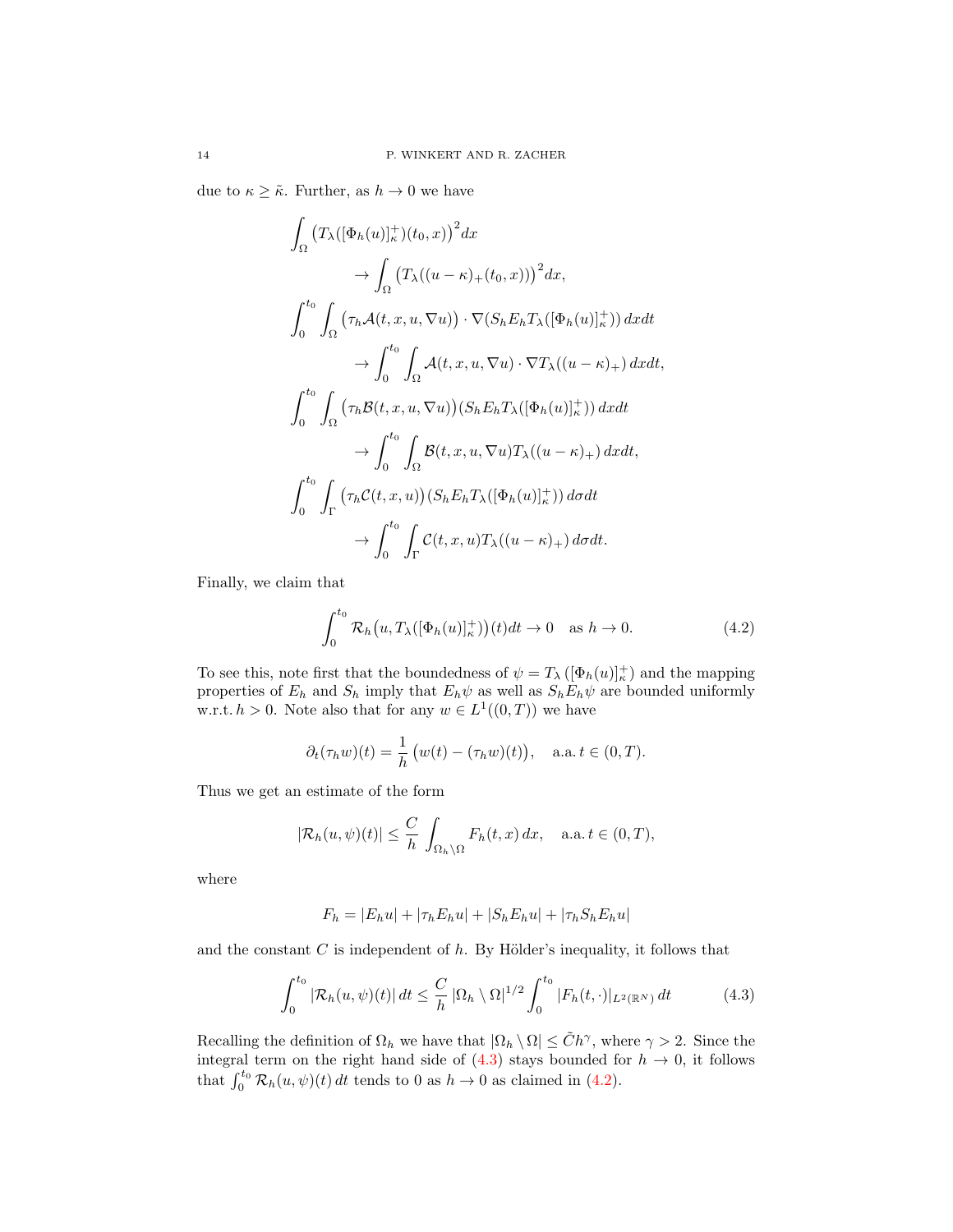Combining the previous statements and sending the truncation parameter  $\lambda \rightarrow$  $\infty$  we conclude that for all  $t_0 \in (0, T_0]$ 

<span id="page-14-0"></span>
$$
\frac{1}{2} \int_{\Omega} \left( (u - \kappa)_+(t_0, x) \right)^2 dx + \int_0^{t_0} \int_{\Omega} \mathcal{A}(t, x, u, \nabla u) \cdot \nabla (u - \kappa)_+ dx dt
$$
\n
$$
\leq \int_0^{t_0} \int_{\Omega} \mathcal{B}(t, x, u, \nabla u)(u - \kappa)_+ dx dt + \int_0^{t_0} \int_{\Gamma} \mathcal{C}(t, x, u)(u - \kappa)_+ d\sigma dt.
$$
\n(4.4)

(II) Employing the structure. Now we may apply the structure conditions stated in (H) to the various terms in [\(4.4\)](#page-14-0). Using (H1) the second term on the left-hand side of [\(4.4\)](#page-14-0) can be estimated as

$$
\int_{0}^{t_{0}} \int_{\Omega} \mathcal{A}(t, x, u, \nabla u) \cdot \nabla (u - \kappa)_{+} dx dt
$$
\n
$$
= \int_{0}^{t_{0}} \int_{A_{\kappa}(t)} \mathcal{A}(t, x, u, \nabla u) \cdot \nabla u dx dt
$$
\n
$$
\geq \int_{0}^{t_{0}} \int_{A_{\kappa}(t)} \left( a_{3} |\nabla u|^{p(t, x)} - a_{4} |u|^{q_{1}(t, x)} - a_{5} \right) dx dt
$$
\n
$$
\geq a_{3} \int_{0}^{t_{0}} \int_{A_{\kappa}(t)} |\nabla u|^{p(t, x)} dx dt - (a_{4} + a_{5}) \int_{0}^{t_{0}} \int_{A_{\kappa}(t)} |u|^{q_{1}(t, x)} dx dt,
$$
\n(4.5)

since  $u^{q_1(t,x)} > u > 1$  in  $A_{\kappa}(t)$ .

Let us next estimate the first term on the right-hand side of [\(4.4\)](#page-14-0) by applying the structure condition (H3) and Young's inequality with  $\varepsilon \in (0,1]$ . This gives

$$
\int_{0}^{t_{0}} \int_{\Omega} \mathcal{B}(t, x, u, \nabla u)(u - \kappa) + dx dt
$$
\n
$$
\leq \int_{0}^{t_{0}} \int_{A_{\kappa}(t)} \left[ b_{0} |\nabla u|^{p(t, x) \frac{q_{1}(t, x) - 1}{q_{1}(t, x)}} + b_{1} |u|^{q_{1}(t, x) - 1} + b_{2} \right] (u - \kappa) dx dt
$$
\n
$$
\leq b_{0} \int_{0}^{t_{0}} \int_{A_{\kappa}(t)} \left[ \varepsilon^{\frac{q_{1}(t, x) - 1}{q_{1}(t, x)}} |\nabla u|^{p(t, x) \frac{q_{1}(t, x) - 1}{q_{1}(t, x)}} \varepsilon^{-\frac{q_{1}(t, x) - 1}{q_{1}(t, x)}} u \right] dx dt
$$
\n
$$
+ (b_{1} + b_{2}) \int_{0}^{t_{0}} \int_{A_{\kappa}(t)} |u|^{q_{1}(t, x)} dx dt
$$
\n
$$
\leq b_{0} \int_{0}^{t_{0}} \int_{A_{\kappa}(t)} \varepsilon |\nabla u|^{p(t, x)} dx dt + b_{0} \int_{0}^{t_{0}} \int_{A_{\kappa}(t)} \varepsilon^{-(q_{1}(t, x) - 1)} u^{q_{1}(t, x)} dx dt
$$
\n
$$
+ (b_{1} + b_{2}) \int_{0}^{t_{0}} \int_{A_{\kappa}(t)} |u|^{q_{1}(t, x)} dx dt
$$
\n
$$
\leq \varepsilon b_{0} \int_{0}^{t_{0}} \int_{A_{\kappa}(t)} |\nabla u|^{p(t, x)} dx dt
$$
\n
$$
+ (b_{0} \varepsilon^{-(q_{1}^{+} - 1)} + b_{1} + b_{2}) \int_{0}^{t_{0}} \int_{A_{\kappa}(t)} u^{q_{1}(t, x)} dx dt.
$$
\n(4.6)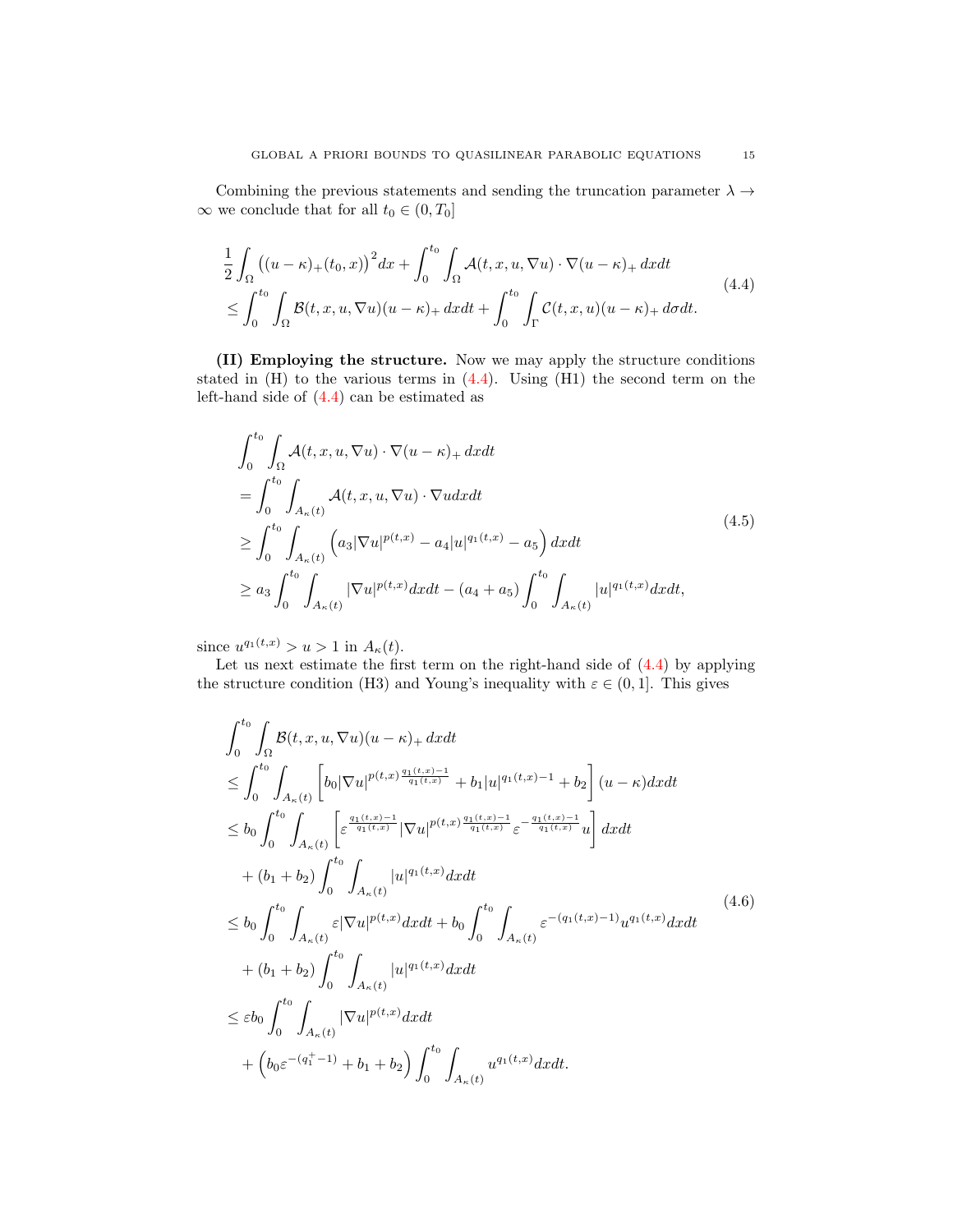Finally, we use assumption (H4) to estimate the boundary term through

<span id="page-15-1"></span><span id="page-15-0"></span>
$$
\int_0^{t_0} \int_{\Gamma} \mathcal{C}(t, x, u)(u - \kappa)_+ d\sigma dt
$$
\n
$$
\leq \int_0^{t_0} \int_{\Gamma_{\kappa}(t)} (c_0 |u|^{q_2(t, x) - 1} + c_1)(u - \kappa) d\sigma dt \qquad (4.7)
$$
\n
$$
\leq (c_0 + c_1) \int_0^{t_0} \int_{\Gamma_{\kappa}(t)} u^{q_2(t, x)} d\sigma dt.
$$

Combining  $(4.4)$ – $(4.7)$  results in

$$
\frac{1}{2} \int_{\Omega} (u(t_0, x) - \kappa)_+^2 dx + \frac{a_3}{2} \int_0^{t_0} \int_{A_\kappa(t)} |\nabla u|^{p(t, x)} dx dt \n\leq \tilde{M}_1 \int_0^{t_0} \int_{A_\kappa(t)} u^{q_1(t, x)} dx dt + \tilde{M}_2 \int_0^{t_0} \int_{\Gamma_\kappa(t)} u^{q_2(t, x)} d\sigma dt,
$$
\n(4.8)

for every  $t_0 \in (0, T_0]$ , whereby  $\varepsilon$  was chosen such that  $\varepsilon = \min\left(1, \frac{a_3}{2b_0}\right)$  and  $\tilde{M}_1 =$  $\tilde{M}_1(q_1^+, a_3, a_4, a_5, b_0, b_1, b_2)$  as well as  $\tilde{M}_2 = \tilde{M}_2(c_0, c_1)$ .

Since [\(4.8\)](#page-15-1) holds for all  $t_0 \in (0, T_0]$  and the second term on the left-hand side of  $(4.8)$  is nonnegative, the assertion of the proposition follows.

Similar to Proposition [4.1](#page-11-2) we may formulate a corresponding result for supersolutions of  $(1.1)$ .

<span id="page-15-2"></span>**Proposition 4.2.** Let the assumptions in  $(H)$  and  $(P)$  be satisfied and suppose that  $u_0 \in L^2(\Omega)$  is essentially bounded below in  $\Omega$ . Then for any weak supersolution  $u \in W$  of [\(1.1\)](#page-0-0) and any  $\kappa$  fulfilling the condition

$$
\kappa \geq \hat{\kappa} := \max\left\{1, -\operatorname*{\mathrm{ess\,inf}}_{\Omega} u_0\right\},\,
$$

there holds

$$
\begin{aligned} & \underset{t \in (0,T_0)}{\mathrm{ess}\sup} \int_{\tilde{A}_{\kappa}(t)} (u+\kappa)^2 dx + \int_0^{T_0} \int_{\tilde{A}_{\kappa}(t)} |\nabla u|^{p(t,x)} dx dt \\ & \leq M_1 \int_0^{T_0} \int_{\tilde{A}_{\kappa}(t)} (-u)^{q_1(t,x)} dx dt + M_2 \int_0^{T_0} \int_{\tilde{\Gamma}_{\kappa}(t)} (-u)^{q_2(t,x)} d\sigma dt \end{aligned}
$$

for every  $T_0 \in (0, T]$  with

$$
\tilde{A}_{\kappa}(t) = \{x \in \Omega : -u(t, x) > \kappa\}, \qquad \tilde{\Gamma}_{\kappa}(t) = \{x \in \Gamma : -u(t, x) > \kappa\}, \quad t \in (0, T_0],
$$

and with the same constants  $M_1$  and  $M_2$  as in Proposition [4.1.](#page-11-2)

*Proof.* The proof is analogous to the subsolution case. Replacing u by  $-u$  and  $u_0$ by  $-u_0$ , the same line of arguments yields the asserted estimate.  $\square$ 

Now we are in the position to prove Theorem [1.1.](#page-2-0)

Proof of Theorem [1.1.](#page-2-0) Our proof is divided into several parts.

(I) Partition of unity. Since  $\Omega$  is compact, for any  $R > 0$  there exists an open cover  ${B_j(R)}_{j=1,...,m}$  of balls  $B_j := B_j(R)$  with radius  $R > 0$  such that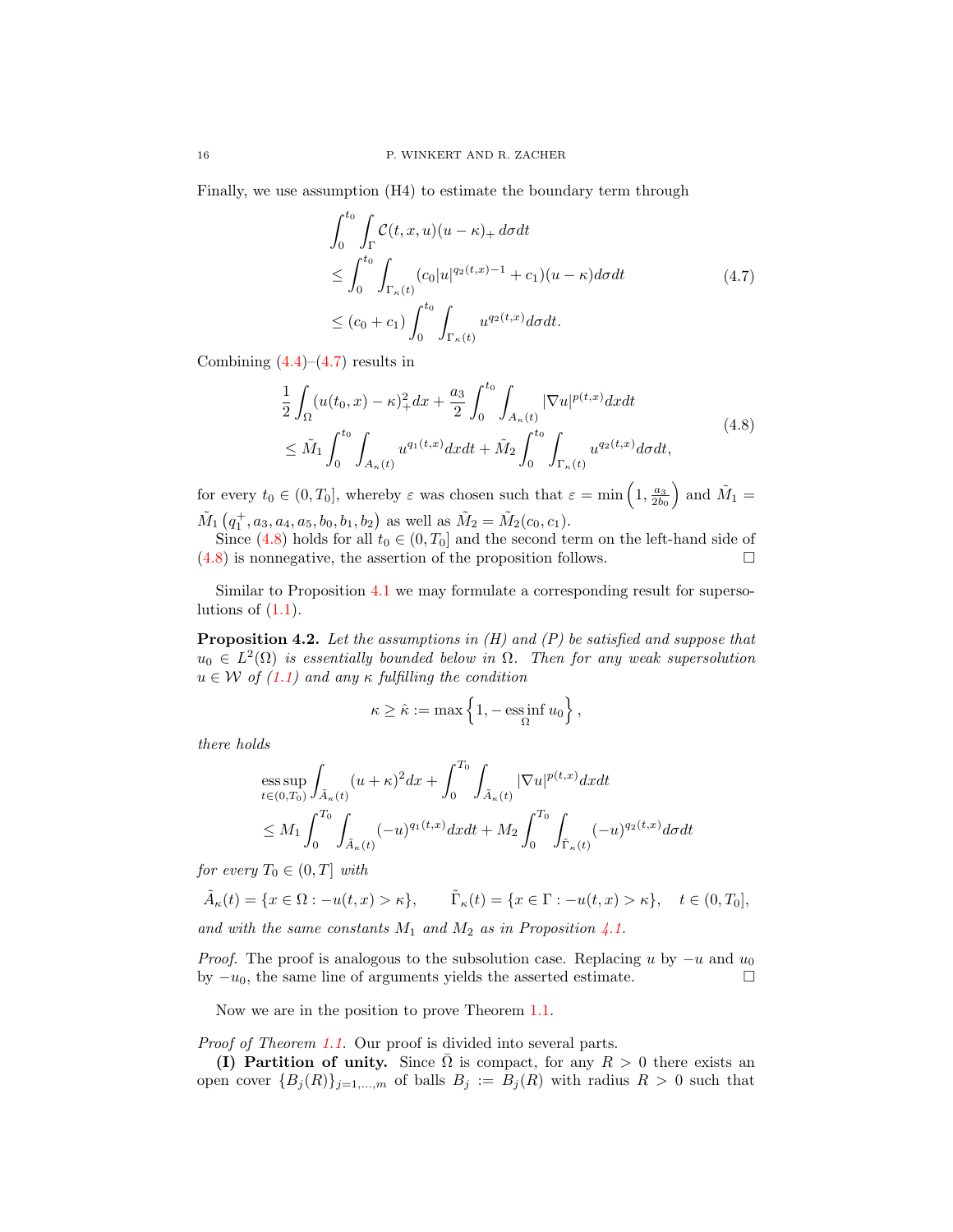$\bar{\Omega} \subset \bigcup_{j=1}^m B_j(R)$ . We further decompose the time interval as

$$
[0, T] = \bigcup_{i=1}^{l} J_i
$$
 with  $J_i := J_i(\delta) = [\delta(i - 1), \delta i],$ 

where  $l\delta = T$ .

Recall that

$$
\begin{aligned} &p(t,x)\leq q_1(t,x)
$$

Clearly, since  $p, q_1 \in C(\overline{Q}_T)$  and  $q_2 \in C(\overline{\Gamma}_T)$  these functions are uniformly continuous on  $\overline{Q}_T$  and  $\overline{\Gamma}_T$ . Hence, we may take  $R > 0$  and  $\delta > 0$  small enough such that

$$
p_{i,j}^+ \leq q_{1,i,j}^+ < (p_{i,j}^-)^*, \qquad p_{i,j}^+ \leq q_{2,i,j}^+ < (p_{i,j}^-)_*,
$$

for  $i = 1, \ldots, l$  and  $j = 1, \ldots, m$  whereby

$$
\begin{aligned} p_{i,j}^+ &= \max_{(t,x)\in J_i\times (\overline{B}_j\cap\overline{\Omega})} p(t,x), \quad q_{1,i,j}^+ = \max_{(t,x)\in J_i\times (\overline{B}_j\cap\overline{\Omega})} q_1(t,x),\\ p_{i,j}^- &= \min_{(t,x)\in J_i\times (\overline{B}_j\cap\overline{\Omega})} p(t,x), \quad q_{2,i,j}^+ = \max_{(t,x)\in J_i\times (\overline{B}_j\cap\Gamma)} q_2(t,x). \end{aligned}
$$

Recall that, for  $s \in [1, \infty)$ ,

$$
s^* = s\frac{N+2}{N}, \qquad s_* = s\frac{N+2}{N} - \frac{2}{N}.
$$

Now we choose a partition of unity  $\{\xi_j\}_{j=1}^m \subset C_0^{\infty}(\mathbb{R}^N)$  with respect to the open cover  ${B_j(R)}_{i=j,\dots,m}$  (see e.g. Rudin [\[39,](#page-27-24) Theorem 6.20]) which means

$$
\operatorname{supp}\xi_j\subset B_j,\quad 0\leq\xi_j\leq 1,\quad j=1,\ldots,m,\quad\text{and}\quad\sum_{j=1}^m\xi_j=1\text{ on }\overline{\Omega}.
$$

Moreover, we denote by  $L$  a positive constant satisfying

<span id="page-16-0"></span>
$$
|\nabla \xi_j| \le L, \quad j = 1, \dots, m. \tag{4.9}
$$

Without loss of generality we may assume that  $L > 1$ .

(II) Iteration variables and basic estimates. First, we set

$$
\kappa_n = \kappa \left( 2 - \frac{1}{2^n} \right), \quad n = 0, 1, 2, \dots,
$$

with  $\kappa \ge \max\{1, \mathrm{ess\,sup}_{\Omega} u_0\}$  specified later and put

$$
Z_n:=\int_0^\delta\int_{A_{\kappa_n}(t)}(u-\kappa_n)^{q_1(t,x)}dxdt,\qquad \tilde Z_n:=\int_0^\delta\int_{\Gamma_{\kappa_n}(t)}(u-\kappa_n)^{q_2(t,x)}d\sigma dt.
$$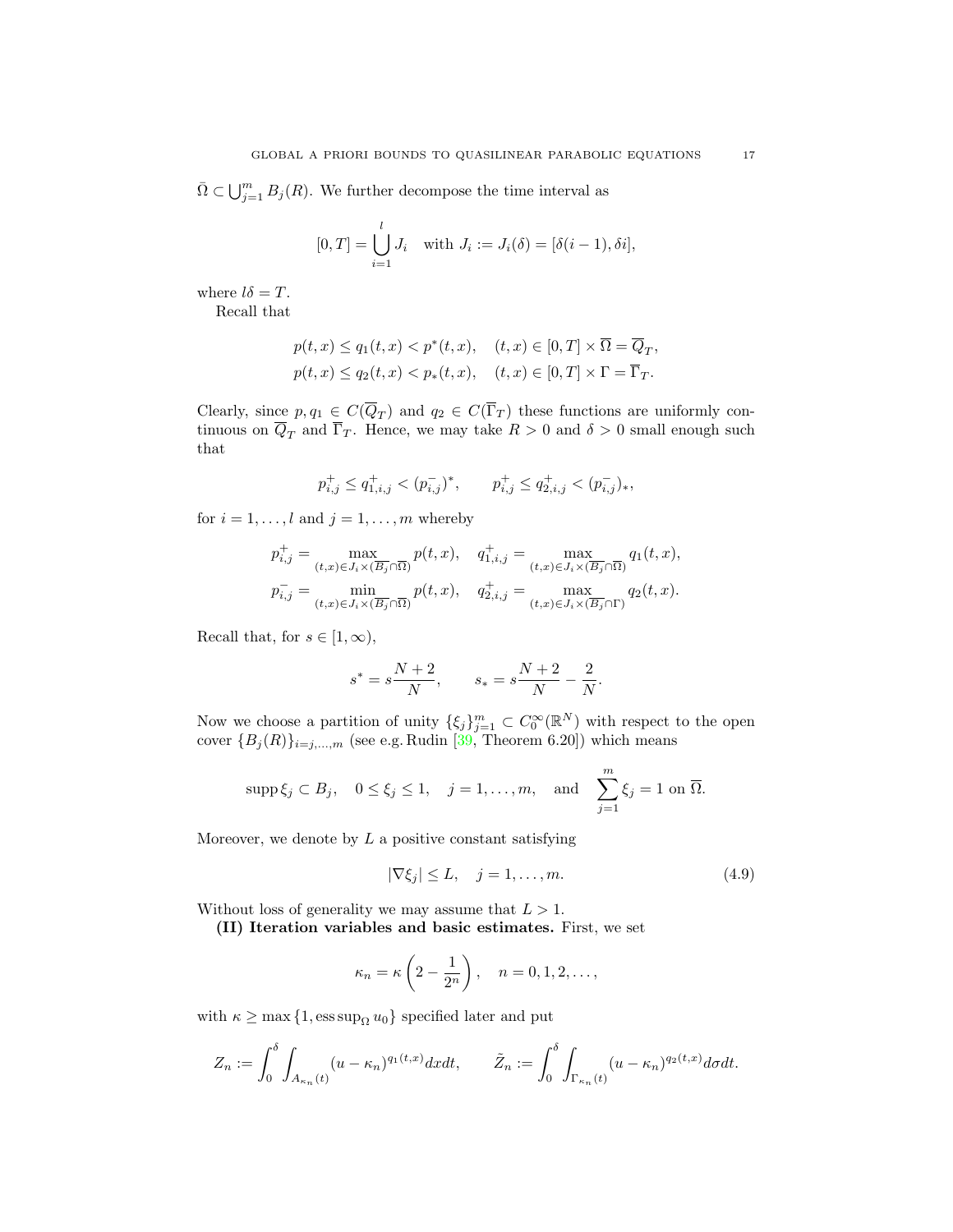Thanks to

$$
Z_n \ge \int_0^\delta \int_{A_{\kappa_{n+1}}(t)} (u - \kappa_n)^{q_1(t,x)} dx dt
$$
  
\n
$$
\ge \int_0^\delta \int_{A_{\kappa_{n+1}}(t)} u^{q_1(t,x)} \left(1 - \frac{\kappa_n}{\kappa_{n+1}}\right)^{q_1(t,x)} dx dt
$$
  
\n
$$
\ge \int_0^\delta \int_{A_{\kappa_{n+1}}(t)} \frac{1}{2^{q_1(t,x)(n+2)}} u^{q_1(t,x)} dx,
$$

we have

<span id="page-17-0"></span>
$$
\int_0^\delta \int_{A_{\kappa_{n+1}}(t)} u^{q_1(t,x)} dx dt \le 2^{q_1^+(n+2)} Z_n. \tag{4.10}
$$

Analogously, one proves

<span id="page-17-2"></span><span id="page-17-1"></span>
$$
\int_0^\delta \int_{\Gamma_{\kappa_{n+1}}(t)} u^{q_2(t,x)} d\sigma dt \le 2^{q_2^+(n+2)} \tilde{Z}_n. \tag{4.11}
$$

Due to Proposition [4.1](#page-11-2) (replacing  $\kappa$  by  $\kappa_{n+1} \ge \max\{1, \text{ess sup}_{\Omega} u_0\}$  and  $T_0$  by  $\delta$ ) along with  $(4.10)$  and  $(4.11)$  we obtain

ess sup 
$$
\int_{A_{\kappa_{n+1}}(t)} (u - \kappa_{n+1})^2 dx + \int_0^{\delta} \int_{A_{\kappa_{n+1}}(t)} |\nabla (u - \kappa_{n+1})|^{p(t,x)} dx dt
$$
  
\n $\leq M_3 M_4^n (Z_n + \tilde{Z}_n),$  (4.12)

where  $M_3 = \max (M_1 2^{2q_1^+}, M_2 2^{2q_2^+})$  and  $M_4 = \max (2^{q_1^+}, 2^{q_2^+})$ . Additionally, it holds

$$
\int_{0}^{\delta} |A_{\kappa_{n+1}}(t)| dt \leq \int_{0}^{\delta} \int_{A_{\kappa_{n+1}}(t)} \left(\frac{u - \kappa_{n}}{\kappa_{n+1} - \kappa_{n}}\right)^{q_{1}(t,x)} dx dt
$$
  
\n
$$
\leq \int_{0}^{\delta} \int_{A_{\kappa_{n}}(t)} \frac{2^{q_{1}(t,x)(n+1)}}{\kappa^{q_{1}(t,x)}} (u - \kappa_{n})^{q_{1}(t,x)} dx dt
$$
  
\n
$$
\leq \frac{2^{q_{1}^{+}(n+1)}}{\kappa^{q_{1}^{-}}}\int_{0}^{\delta} \int_{A_{\kappa_{n}}(t)} (u - \kappa_{n})^{q_{1}(t,x)} dx dt
$$
  
\n
$$
= \frac{2^{q_{1}^{+}(n+1)}}{\kappa^{q_{1}^{-}}} Z_{n}.
$$
\n(4.13)

Furthermore, we set

<span id="page-17-4"></span><span id="page-17-3"></span>
$$
Y_n := Z_n + \tilde{Z}_n. \tag{4.14}
$$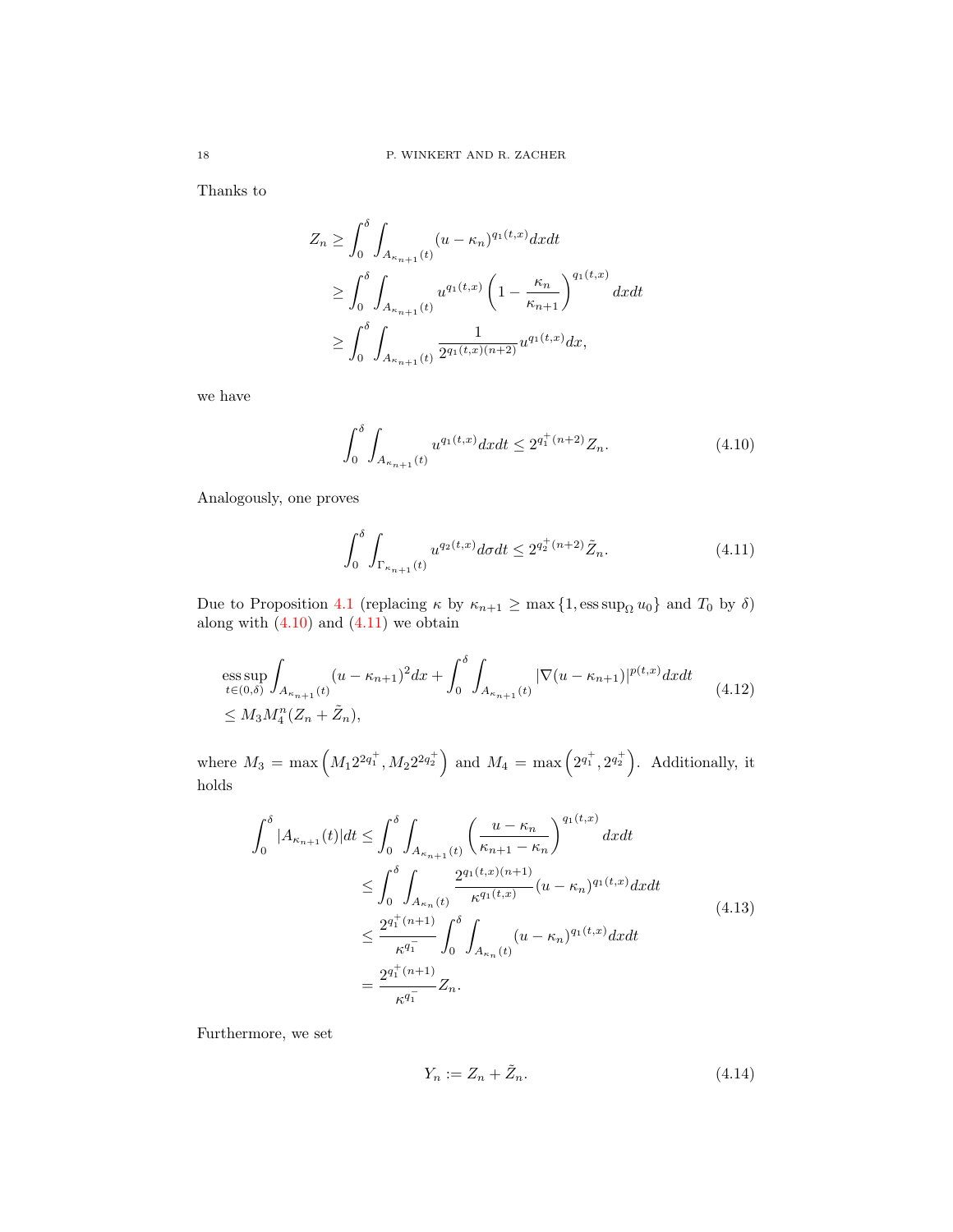(III) Estimating the gradient term in [\(4.12\)](#page-17-2) from below. With the aid of the partition of unity from step (I) it follows

<span id="page-18-0"></span>
$$
\int_{0}^{\delta} \int_{A_{\kappa_{n+1}}(t)} |\nabla(u - \kappa_{n+1})|^{p(t,x)} dx dt \n= \int_{0}^{\delta} \int_{A_{\kappa_{n+1}}(t)} |\nabla(u - \kappa_{n+1})|^{p(t,x)} \sum_{j=1}^{m} \xi_{j} dx dt \n\geq \sum_{j=1}^{m} \int_{0}^{\delta} \int_{A_{\kappa_{n+1}}(t)} \left( |\nabla(u - \kappa_{n+1})|^{p_{1,j}^{+}} - 1 \right) \xi_{j} dx dt \n\geq \left( \sum_{j=1}^{m} \int_{0}^{\delta} \int_{A_{\kappa_{n+1}}(t)} |\nabla(u - \kappa_{n+1})|^{p_{1,j}^{+}} \xi_{j}^{p_{1,j}^{+}} dx dt \right) \n- \left( m \int_{0}^{\delta} |A_{\kappa_{n+1}}(t)| dt \right),
$$
\n(4.15)

since  $\xi_j \geq \xi_j^{p_{1,j}^-}$ . In particular, from [\(4.15\)](#page-18-0) we conclude

<span id="page-18-1"></span>
$$
\int_{0}^{\delta} \int_{A_{\kappa_{n+1}}(t)} |\nabla(u - \kappa_{n+1})|^{p(t,x)} dx dt
$$
\n
$$
\geq \int_{0}^{\delta} \int_{A_{\kappa_{n+1}}(t)} |\nabla(u - \kappa_{n+1})|^{p_{1,j}^{-1}} \xi_j^{p_{1,j}^{-1}} dx dt - m \int_{0}^{\delta} |A_{\kappa_{n+1}}(t)| dt,
$$
\n(4.16)

for all  $j = 1, \ldots, m$ . Combining  $(4.16)$  and  $(4.12)$  and using  $(4.13)$  yields

<span id="page-18-2"></span>ess sup 
$$
\int_{A_{\kappa_{n+1}}(t)} (u - \kappa_{n+1})^2 dx + \int_0^{\delta} \int_{A_{\kappa_{n+1}}(t)} |\nabla (u - \kappa_{n+1})|^{p_{1,j}^-, \xi_j^{p_{1,j}^-,} dx dt
$$
  
\n $\leq M_5 M_4^n (Z_n + \tilde{Z}_n)$  (4.17)

for any  $j = 1, ..., m$  with the positive constant  $M_5 = M_3 + m2^{q_1^+}$ . Recall that  $M_4 = \max\left(2^{q_1^+}, 2^{q_2^+}\right)$  (see step (II)).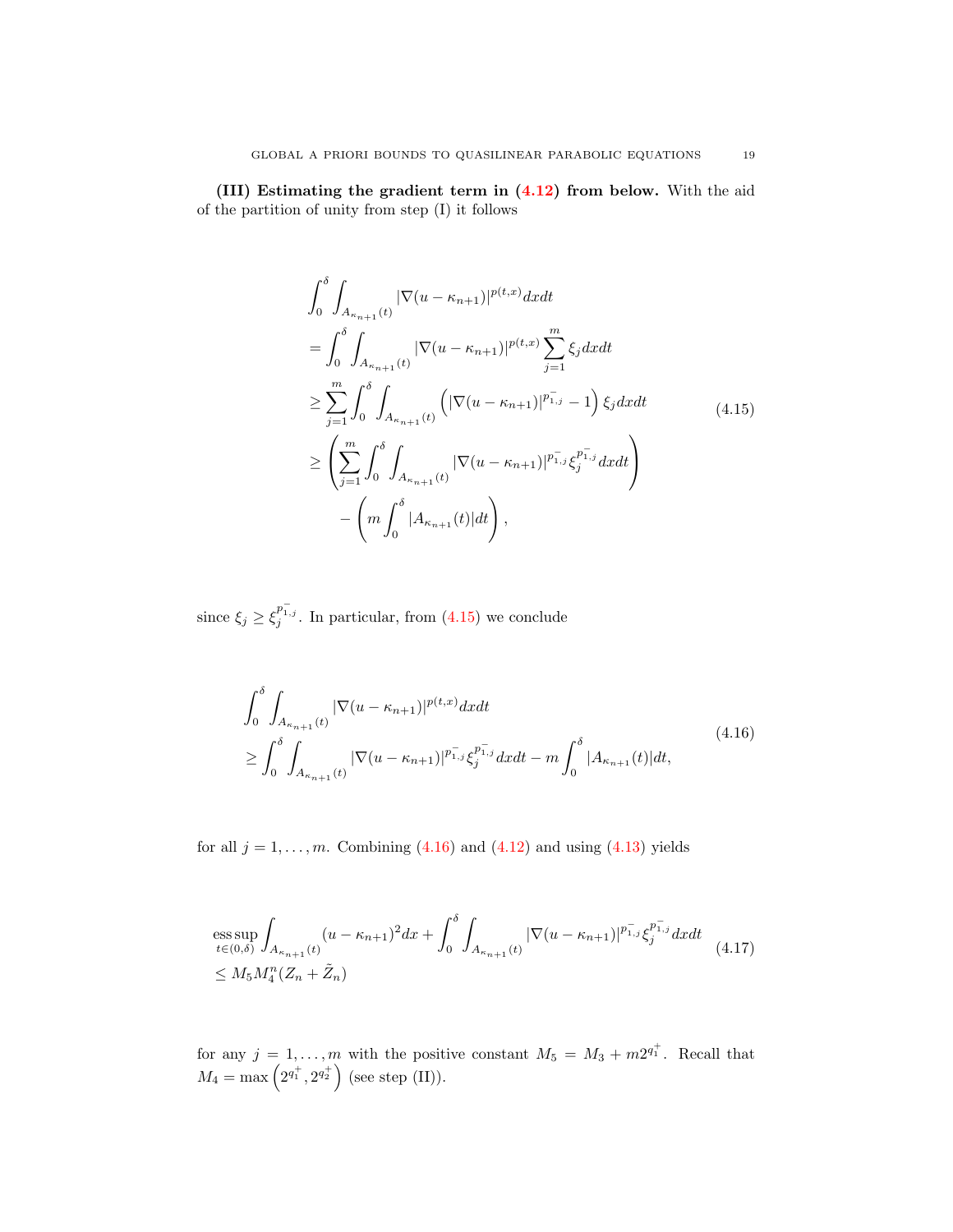(IV) Estimating the term  $Z_{n+1}$ . Let us now estimate  $Z_{n+1}$  from above using the partition of unity. First, we have

<span id="page-19-1"></span>
$$
Z_{n+1} = \int_0^{\delta} \int_{A_{\kappa_{n+1}}} (u - \kappa_{n+1})^{q_1(t,x)} dx dt
$$
  
\n
$$
= \int_0^{\delta} \int_{A_{\kappa_{n+1}}(t)} (u - \kappa_{n+1})^{q_1(t,x)} \left(\sum_{j=1}^m \xi_j\right)^{q_1^+} dx dt
$$
  
\n
$$
\leq m^{q_1^+} \sum_{j=1}^m \int_0^{\delta} \int_{A_{\kappa_{n+1}}(t)} (u - \kappa_{n+1})^{q_1(t,x)} \xi_j^{q_{1,1,j}^+} dx dt
$$
  
\n
$$
\leq m^{q_1^+} \sum_{j=1}^m \left[ \int_0^{\delta} \int_{A_{\kappa_{n+1}}(t)} (u - \kappa_{n+1})^{q_{1,1,j}^+} \xi_j^{q_{1,1,j}^+} dx dt + \int_0^{\delta} \int_{A_{\kappa_{n+1}}(t)} (u - \kappa_{n+1})^{q_{1,1,j}^-} \xi_j^{q_{1,1,j}^-} dx dt \right],
$$
\n(4.18)

where  $q_{1,1,j}^- = \min_{(t,x)\in J_1\times(\overline{B_j}\cap\overline{\Omega})} q_1(t,x)$ . Note that  $p_{1,j}^- \leq q_{1,1,j}^- \leq q_{1,1,j}^+ < (p_{1,j}^-)^*$ for all  $j = 1, \ldots, m$ .

Now, we fix  $j \in \{1, ..., m\}$  and assume that  $r \in \{q_{1,1,j}^-, q_{1,1,j}^+\}$ . Then  $p_{1,j}^- \le r <$  $(p_{1,j}^-)^*$  and  $r \leq q^+$ , where  $q^+ = \max(q_1^+, q_2^+)$ .

By combining Hölder's inequality with Proposition  $2.5(1)$  $2.5(1)$  we obtain

<span id="page-19-0"></span>
$$
\int_{0}^{\delta} \int_{\Omega} (u - \kappa_{n+1})_{+}^{r} \xi_{j}^{r} dx dt
$$
\n
$$
\leq \int_{0}^{\delta} \left[ \left( \int_{\Omega} (u - \kappa_{n+1})_{+}^{(p_{1,j}^{-})^{*}} \xi_{j}^{(p_{1,j}^{-})^{*}} dx \right)^{\frac{r}{(p_{1,j}^{-})^{*}}} \left| A_{\kappa_{n+1}}(t) \right|^{1 - \frac{r}{(p_{1,j}^{-})^{*}}} \right] dt
$$
\n
$$
\leq \left[ \int_{0}^{\delta} \int_{\Omega} (u - \kappa_{n+1})_{+}^{(p_{1,j}^{-})^{*}} \xi_{j}^{(p_{1,j}^{-})^{*}} dx dt \right]^{\frac{r}{(p_{1,j}^{-})^{*}}} \left[ \int_{0}^{\delta} |A_{\kappa_{n+1}}(t)| dt \right]^{1 - \frac{r}{(p_{1,j}^{-})^{*}}} + \int_{0}^{\delta} \int_{\Omega} |\nabla [(u - \kappa_{n+1})_{+} \xi_{j}]|^{p_{1,j}^{-}} dx dt + \int_{0}^{\delta} \int_{\Omega} (u - \kappa_{n+1})_{+}^{p_{1,j}^{-}} \xi_{j}^{p_{1,j}^{-}} dx dt + \int_{0}^{\delta} \int_{\Omega} (u - \kappa_{n+1})_{+}^{p_{1,j}^{-}} \xi_{j}^{p_{1,j}^{-}} dx dt + \int_{0}^{\frac{r}{(p_{1,j}^{-})^{*}}} \left[ \int_{0}^{\delta} |A_{\kappa_{n+1}}(t)| dt \right]^{1 - \frac{r}{(p_{1,j}^{-})^{*}}},
$$
\n(A.19)

where  $\tilde{C} = \max(1, C_{\Omega}(p_{1,1}^-, N), \ldots, C_{\Omega}(p_{1,m}^-, N))$  with  $C_{\Omega}(p_{1,j}^-, N)$  being the con-stant of the energy estimate given in Proposition [2.5\(](#page-7-0)1),  $j = 1, ..., m$ . Thus  $\tilde{C}$  is independent of  $j$ . Furthermore, the right-hand side of  $(4.19)$  can be estimated to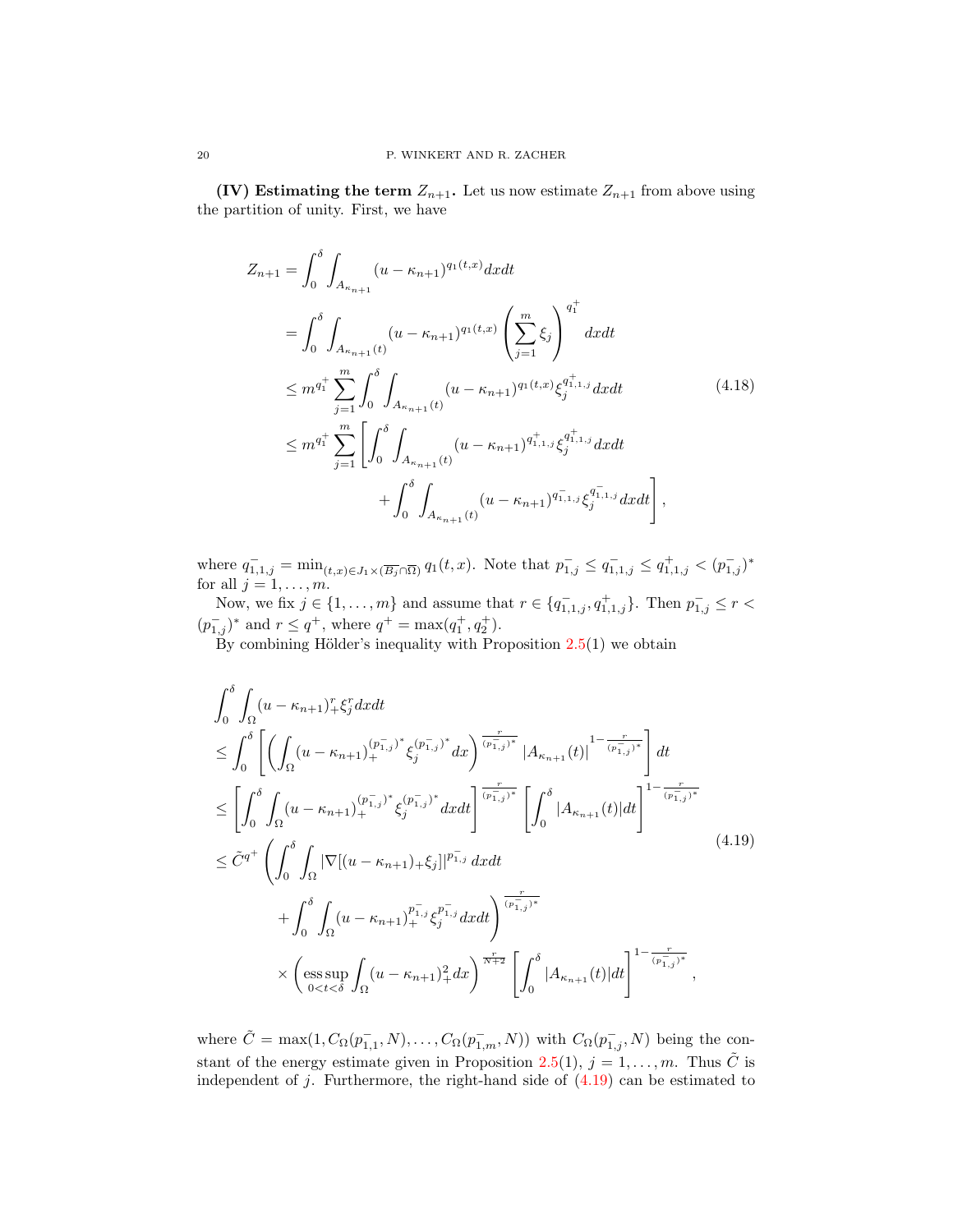obtain

<span id="page-20-0"></span>
$$
\int_{0}^{\delta} \int_{\Omega} (u - \kappa_{n+1})_{+}^{r} \xi_{j}^{r} dx dt
$$
\n
$$
\leq M_{6} \left( \int_{0}^{\delta} \int_{A_{\kappa_{n+1}}(t)} |\nabla(u - \kappa_{n+1})|^{p_{1,j}^{+}} \xi_{j}^{p_{1,j}^{+}} dx dt + \int_{0}^{\delta} \int_{A_{\kappa_{n+1}}(t)} u^{q_{1}(t,x)} dx dt + \text{ess} \sup_{0 < t < \delta} \int_{\Omega} (u - \kappa_{n+1})_{+}^{2} dx \right)^{r \left( \frac{1}{p_{1,j}^{+}} \frac{N}{N+2} + \frac{1}{N+2} \right)} \times \left[ \int_{0}^{\delta} |A_{\kappa_{n+1}}(t)| dt \right]^{1 - \frac{r}{(p_{1,j}^{+})^{*}}} \tag{4.20}
$$

with  $M_6 = M_6(p^+, q^+, \tilde{C}, L)$ . Applying [\(4.17\)](#page-18-2), [\(4.10\)](#page-17-0), [\(4.9\)](#page-16-0), [\(4.13\)](#page-17-3) and [\(4.14\)](#page-17-4) to the right-hand side of [\(4.20\)](#page-20-0) yields

$$
\int_{0}^{\delta} \int_{\Omega} (u - \kappa_{n+1})_{+}^{r} \xi_{j}^{r} dx dt
$$
\n
$$
\leq M_{6} \left( M_{5} M_{4}^{n} (Z_{n} + \tilde{Z}_{n}) + 2^{q_{1}^{+}(n+2)} Z_{n} \right)^{r \left( \frac{1}{p_{1,j}^{+}} \frac{N}{N+2} + \frac{1}{N+2} \right)}
$$
\n
$$
\times \left[ \frac{2^{q_{1}^{+}(n+1)}}{\kappa^{q_{1}^{-}}} Z_{n} \right]^{1 - \frac{r}{(p_{1,j}^{+})^{*}}}
$$
\n
$$
\leq M_{6} 2^{q^{+}} \left( M_{5}^{q^{+}} \left( M_{4}^{q^{+}} \right)^{n} \left( Y_{n} + Y_{n}^{q^{+}} \right) + \left( 2^{q_{1}^{+} q^{+}} \right)^{n+2} \left( Y_{n} + Y_{n}^{q^{+}} \right) \right)
$$
\n
$$
\times \left[ \frac{2^{q_{1}^{+}(n+1)}}{\kappa^{q_{1}^{-}}} Z_{n} \right]^{1 - \frac{r}{(p_{1,j}^{+})^{*}}}
$$
\n
$$
\leq M_{7} M_{8}^{n} \left( Y_{n} + Y_{n}^{q^{+}} \right) \left[ \frac{2^{q_{1}^{+}(n+1)}}{\kappa^{q_{1}^{-}}} Z_{n} \right]^{1 - \frac{r}{(p_{1,j}^{+})^{*}}}, \qquad (4.21)
$$

where we have used the estimate

<span id="page-20-2"></span><span id="page-20-1"></span>
$$
r\left(\frac{1}{p_{1,j}^-} \frac{N}{N+2} + \frac{1}{N+2}\right) \le q^+ \frac{N+1}{N+2} \le q^+.
$$

Set  $\eta = \max\left(\frac{q_{1,1,1}^+}{(p_{1,1}^-)^*}, \ldots, \frac{q_{1,1,m}^+}{(p_{1,m}^-)^*}\right)$  . Then, we can estimate the last term on the right-hand side of  $(4.21)$  as follows

$$
\left[\frac{2^{q_1^+(n+1)}}{\kappa^{q_1^-}}Z_n\right]^{1-\frac{r}{(p_{1,j}^-)^*}} \le 2^{q_1^+(n+1)}\left(\frac{1}{\kappa^{q_1^-}}\right)^{1-\eta}\left(Y_n + Y_n^{1-\eta}\right) \tag{4.22}
$$

for  $r \in \{q_{1,1,j}^+, q_{1,1,j}^-\}.$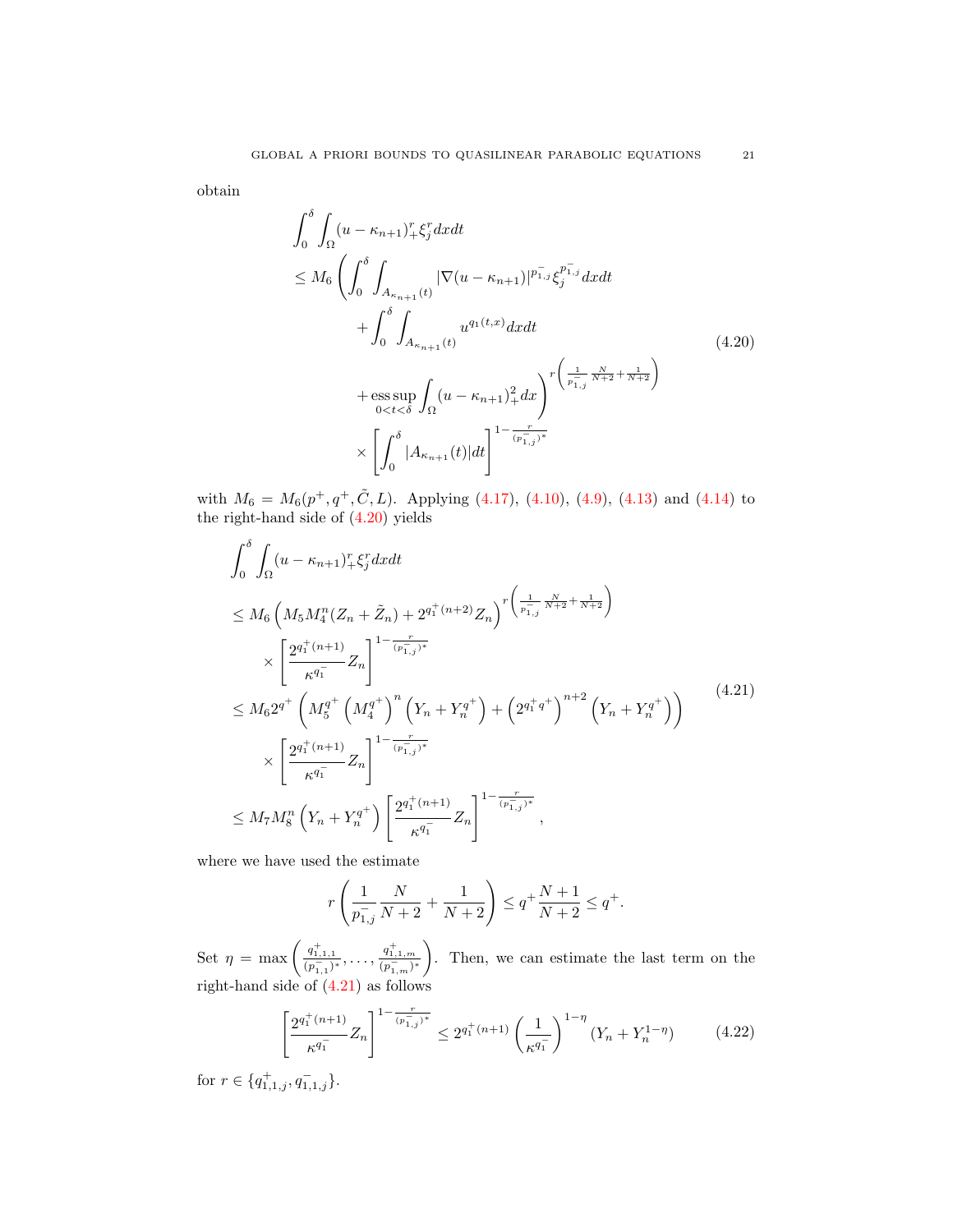Now we may apply [\(4.21\)](#page-20-1) and [\(4.22\)](#page-20-2) with  $r = q_{1,1,j}^+$  and  $r = q_{1,1,j}^-$ , respectively, to [\(4.18\)](#page-19-1) which results in

<span id="page-21-1"></span>
$$
Z_{n+1} \leq m^{q_1^+} \sum_{j=1}^m \left[ \int_0^{\delta} \int_{A_{\kappa_{n+1}}(t)} (u - \kappa_{n+1})^{q_{1,1,j}^+} \xi_j^{q_{1,1,j}^+} dx dt \right. \\
\left. + \int_0^{\delta} \int_{A_{\kappa_{n+1}}(t)} (u - \kappa_{n+1})^{q_{1,1,j}^-} \xi_j^{q_{1,1,j}^-} dx dt \right] \\
\leq m^{q_1^+} \sum_{j=1}^m \left[ 2M_7 M_8^n \left( Y_n + Y_n^{q^+} \right) 2^{q_1^+(n+1)} \frac{1}{\kappa^{q_1^-(1-\eta)}} (Y_n + Y_n^{1-\eta}) \right] \\
\leq M_9 M_{10}^n \frac{1}{\kappa^{q_1^-(1-\eta)}} \left( Y_n^2 + Y_n^{2-\eta} + Y_n^{1+q^+} + Y_n^{1+q^+-\eta} \right)
$$
\n(4.23)

with positive constants  $M_9$  and  $M_{10}$  depending on the data.

(V) Estimating the term  $\tilde{Z}_{n+1}$ . Similar to step (V) we are going to estimate the term  $\tilde{Z}_{n+1}$ . First, we have

$$
\tilde{Z}_{n+1} = \int_0^{\delta} \int_{\Gamma_{\kappa_{n+1}}} (u - \kappa_{n+1})^{q_2(t,x)} d\sigma dt \n= \int_0^{\delta} \int_{\Gamma_{\kappa_{n+1}}(t)} (u - \kappa_{n+1})^{q_2(t,x)} \left( \sum_{j=1}^m \xi_j \right)^{q_2^+} d\sigma dt \n\leq m^{q_2^+} \sum_{j=1}^m \int_0^{\delta} \int_{\Gamma_{\kappa_{n+1}}(t)} (u - \kappa_{n+1})^{q_2(t,x)} \xi_j^{q_2(t,x)} d\sigma dt \n\leq m^{q_2^+} \sum_{j=1}^m \left[ \int_0^{\delta} \int_{\Gamma_{\kappa_{n+1}}(t)} (u - \kappa_{n+1})^{q_{2,1,j}^+} \xi_j^{q_{2,1,j}^+} d\sigma dt \n+ \int_0^{\delta} \int_{\Gamma_{\kappa_{n+1}}(t)} (u - \kappa_{n+1})^{q_{2,1,j}^-} \xi_j^{q_{2,1,j}^-} d\sigma dt \right],
$$
\n(4.24)

with  $q_{2,1,j}^-\ = \min_{(t,x)\in J_1\times (\overline{B_j}\cap \Gamma)} q_2(t,x)$ . Recall that  $p_{1,j}^-\leq q_{2,1,j}^-\leq q_{2,1,j}^+ < (p_{1,i}^-)_*$ for  $j = 1, \ldots, m$ .

Then, we fix an index  $j \in \{1, \ldots, m\}$  and assume that  $r \in \{q_{2,1,j}^-, q_{2,1,j}^+\}$  meaning that  $p_{1,j}^- \leq r < (p_{1,j}^-)_*$  and  $r \leq q^+$ . Defining a number  $s = s_{1,j}(r)$  through

<span id="page-21-0"></span>
$$
s_*=\frac{r+(p_{1,j}^-)_*}{2},
$$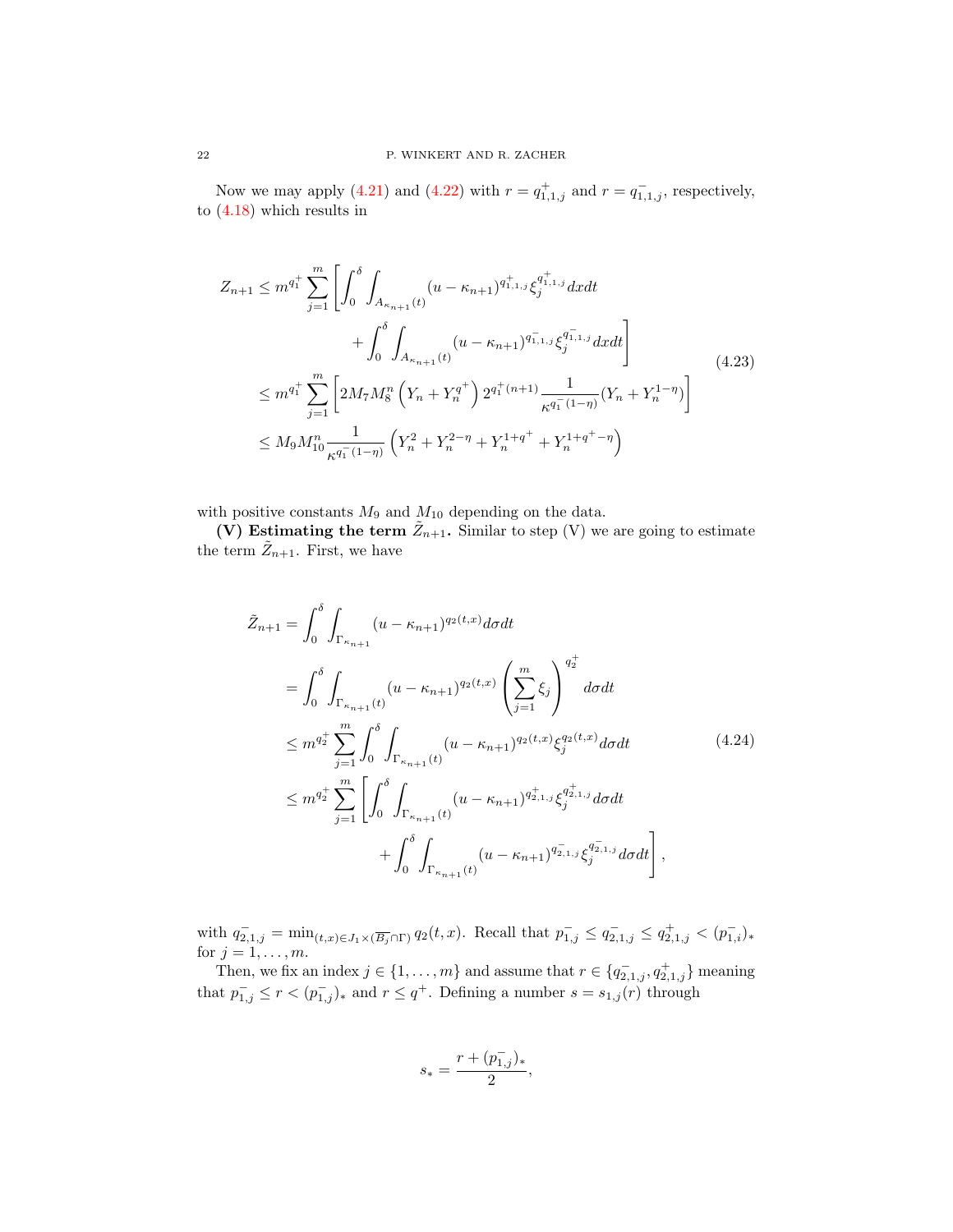we have that  $s < p_{1,j}^- \leq r < s_* < (p_{1,j}^-)_*.$  Taking into account Proposition [2.5\(](#page-7-0)2) and twice Hölder's inequality we obtain

<span id="page-22-0"></span>
$$
\int_{0}^{\delta} \int_{\Gamma} ((u - \kappa_{n+1}) + \xi_{j})^{r} d\sigma dt
$$
\n
$$
\leq \hat{C}^{q^{+}} \left( \int_{0}^{\delta} \int_{\Omega} |\nabla [(u - \kappa_{n+1}) + \xi_{j}]|^{s} dxdt + \int_{0}^{\delta} \int_{\Omega} |(u - \kappa_{n+1}) + \xi_{j}|^{s} dxdt \right)
$$
\n
$$
\times \left( \underset{0 < t < \delta}{\operatorname{ess}} \sup_{\Omega} \int_{\Omega} (u - \kappa_{n+1})_{+}^{2} d\sigma \right)^{\frac{s-1}{N}}
$$
\n
$$
\leq \hat{C}^{q^{+}} \left[ \left( \int_{0}^{\delta} \int_{\Omega} |\nabla [(u - \kappa_{n+1}) + \xi_{j}]|^{p_{1,j}^{+}} d\sigma dt \right)^{\frac{s}{p_{1,j}^{-}}} \right] \times \left( \int_{0}^{\delta} |A_{\kappa_{n+1}}(t)| dt \right)^{1 - \frac{s}{p_{1,j}^{-}}} + \left( \int_{0}^{\delta} \int_{\Omega} |(u - \kappa_{n+1}) + \xi_{j}|^{p_{1,j}^{-}} d\sigma dt \right)^{\frac{s}{p_{1,j}^{-}}} \times \left( \int_{0}^{\delta} |A_{\kappa_{n+1}}(t)| dt \right)^{1 - \frac{s}{p_{1,j}^{-}}} \times \left( \underset{0 < t < \delta}{\operatorname{ess}} \int_{\Omega} (u - \kappa_{n+1})_{+}^{2} d\sigma \right)^{\frac{s-1}{N}},
$$

where  $\hat{C} = \max(1, C_{\Gamma}(p_{1,1}^-, N), \ldots, C_{\Gamma}(p_{1,m}^-, N))$  with  $C_{\Gamma}(p_{1,j}^-, N)$  being the con-stant of the energy estimate given in Proposition [2.5\(](#page-7-0)2) for  $j = 1, \ldots, m$  ensuring that  $\hat{C}$  is independent of j. The right-hand side of [\(4.25\)](#page-22-0) can be estimated through

<span id="page-22-1"></span>
$$
\int_{0}^{\delta} \int_{\Gamma} ((u - \kappa_{n+1})_{+} \xi_{j})^{r} d\sigma dt
$$
\n
$$
\leq M_{11} \left( \int_{0}^{\delta} \int_{\Omega} |\nabla (u - \kappa_{n+1})_{+}|^{p_{1,j}^{-}} \xi_{j}^{p_{1,j}^{-}} d\mathbf{x} dt + \int_{0}^{\delta} \int_{\Omega} u^{q_{1}(t,x)} d\mathbf{x} dt + \text{ess} \sup_{0 < t < \delta} \int_{\Omega} (u - \kappa_{n+1})_{+}^{2} d\mathbf{x} \right)^{\frac{s}{p_{1,j}^{-}} + \frac{s-1}{N}} \tag{4.26}
$$
\n
$$
\times \left( \int_{0}^{\delta} |A_{\kappa_{n+1}}(t)| dt \right)^{1 - \frac{s}{p_{1,j}^{-}}}.
$$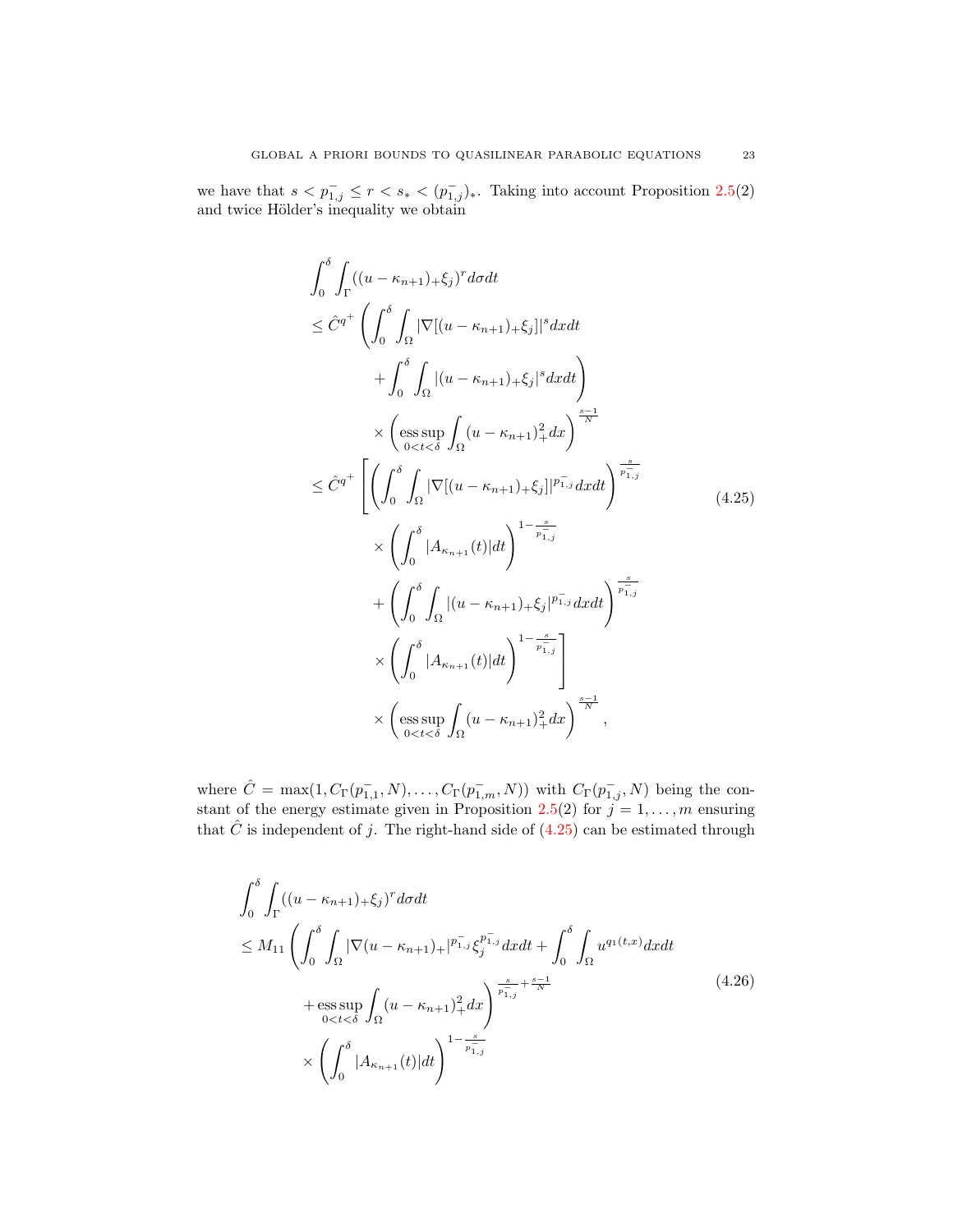with  $M_{11} = M_{11}(p^+, q^+, \hat{C}, L)$ . Applying [\(4.17\)](#page-18-2), [\(4.10\)](#page-17-0), [\(4.9\)](#page-16-0) and [\(4.13\)](#page-17-3) to the right-hand side of [\(4.26\)](#page-22-1) yields

$$
\int_{0}^{\delta} \int_{\Gamma} ((u - \kappa_{n+1})_{+} \xi_{j})^{r} d\sigma dt
$$
\n
$$
\leq M_{11} \left( M_{5} M_{4}^{n} (Z_{n} + \tilde{Z}_{n}) + 2^{q_{1}^{+}(n+2)} Z_{n} \right)^{\frac{s}{p_{1,j}^{-}} + \frac{s-1}{N}}
$$
\n
$$
\times \left( \frac{2^{q_{1}^{+}(n+2)}}{\kappa^{q_{1}^{-}}} Z_{n} \right)^{1 - \frac{s}{p_{1,j}^{-}}} \tag{4.27}
$$
\n
$$
\leq M_{12} M_{13}^{n} (Y_{n} + Y_{n}^{2q^{+}}) \left( \frac{2^{q_{1}^{+}(n+2)}}{\kappa^{q_{1}^{-}}} Z_{n} \right)^{1 - \frac{s}{p_{1,j}^{-}}} ,
$$

where

<span id="page-23-2"></span><span id="page-23-1"></span><span id="page-23-0"></span>
$$
\frac{s}{p_{1,j}^-}+\frac{s-1}{N}\leq 2q^+.
$$

Now, putting  $\tilde{\eta} = \max \left( \frac{s_{1,1}(q_{2,1,1}^+) }{s_{2,1,1}} \right)$  $\frac{(q^+_{2,1,1})}{p^-_{1,1}},\ldots,\frac{s_{1,m}(q^+_{2,1,m})}{p^-_{1,m}}$  $\left(\frac{p_{2,1,m}^+(q_{2,1,m}^+)}{p_{1,m}^-}\right)$  we obtain for the last term in [\(4.27\)](#page-23-0)

$$
\left(\frac{2^{q_1^+(n+2)}}{\kappa^{q_1^-}}Z_n\right)^{1-\frac{s}{p_{1,j}^-}} \le 2^{q_1^+(n+2)}\left(\frac{1}{\kappa^{q_1^-}}\right)^{1-\tilde{\eta}}\left(Y_n + Y_n^{1-\tilde{\eta}}\right). \tag{4.28}
$$

Finally, combining [\(4.27\)](#page-23-0) and [\(4.28\)](#page-23-1) results in

$$
\int_{0}^{\delta} \int_{\Gamma} ((u - \kappa_{n+1})_{+} \xi_{j})^{r} d\sigma dt
$$
\n
$$
\leq M_{12} M_{13}^{n} (Y_{n} + Y_{n}^{2q^{+}}) 2^{q_{1}^{+}(n+2)} \left(\frac{1}{\kappa^{q_{1}^{-}}}\right)^{1-\tilde{\eta}} \left(Y_{n} + Y_{n}^{1-\tilde{\eta}}\right) \tag{4.29}
$$
\n
$$
\leq M_{14} M_{15}^{n} \frac{1}{\kappa^{q_{1}^{-}} (1-\tilde{\eta})} \left(Y_{n}^{2} + Y_{n}^{2-\tilde{\eta}} + Y_{n}^{2q^{+}+1} + Y_{n}^{2q^{+}+1-\tilde{\eta}}\right).
$$

From [\(4.24\)](#page-21-0) and [\(4.29\)](#page-23-2) we conclude for  $r \in \{q_{2,1,j}^-, q_{2,1,j}^+\}$ 

$$
\tilde{Z}_{n+1} \le M_{16} M_{15}^n \frac{1}{\kappa^{q_1^-(1-\tilde{\eta})}} \left( Y_n^2 + Y_n^{2-\tilde{\eta}} + Y_n^{2q^+ + 1} + Y_n^{2q^+ + 1-\tilde{\eta}} \right). \tag{4.30}
$$

(VI) The iterative inequality for  $Y_n$ . Since  $Y_n = Z_n + \tilde{Z}_n$ , we derive from  $(4.23)$  and  $(4.30)$ 

<span id="page-23-3"></span>
$$
\begin{aligned} Y_{n+1} &\leq Kb^n \frac{1}{\kappa^{q_1^- (1-\hat{\eta})}} \left( Y_n^2 + Y_n^{2-\eta} + Y_n^{1+q^+} + Y_n^{1+q^+-\eta} \right. \\ &\quad \left. + Y_n^2 + Y_n^{2-\tilde{\eta}} + Y_n^{2q^++1} + Y_n^{2q^++1-\tilde{\eta}} \right) \\ &\leq 8Kb^n \frac{1}{\kappa^{q_1^- (1-\hat{\eta})}} \left( Y_n^{1+\delta_1} + Y_n^{1+\delta_2} \right) \end{aligned}
$$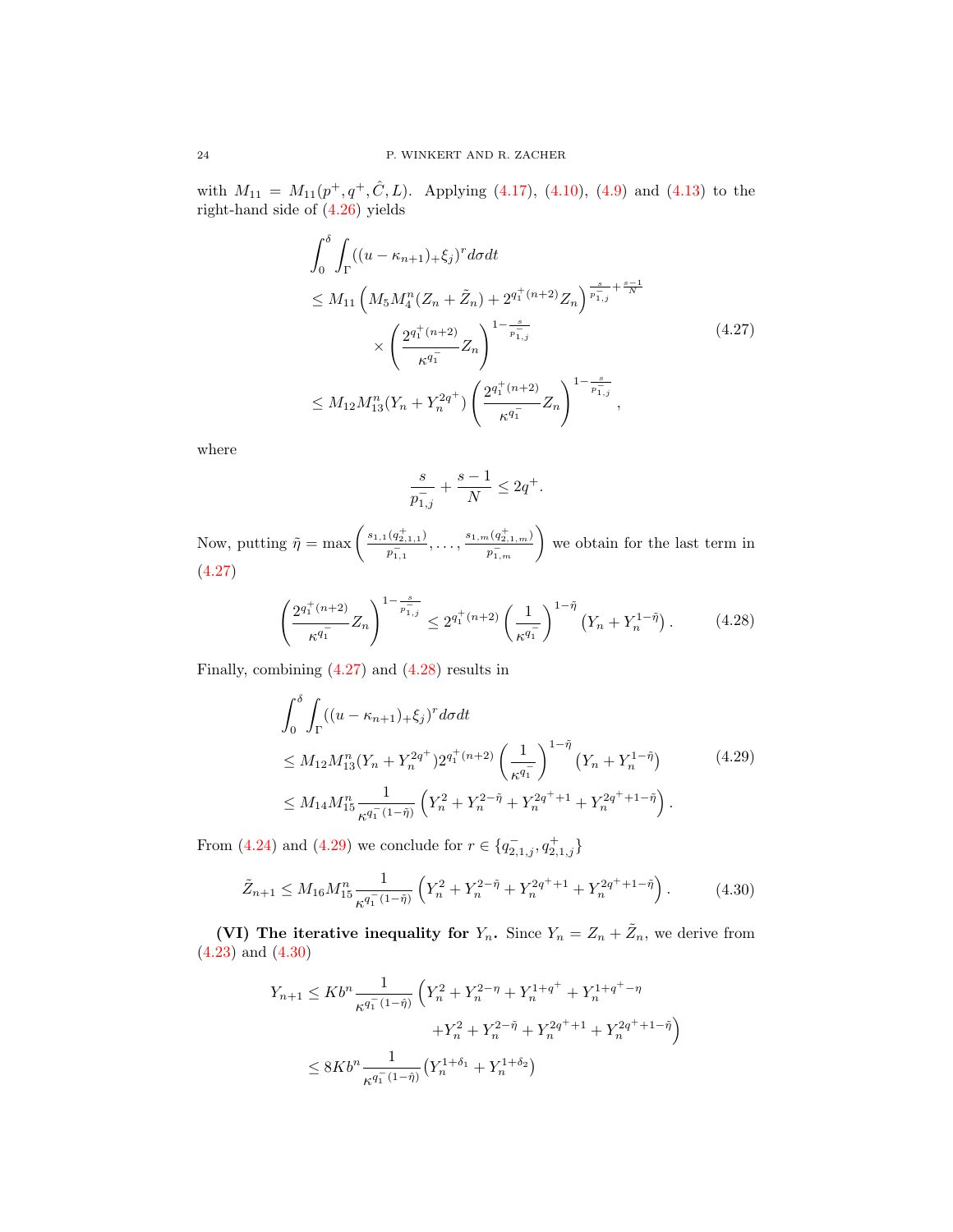with  $K = \max(M_9, M_{16}), b = \max(M_{10}, M_{15}), \hat{\eta} = \max(\eta, \tilde{\eta})$  and where  $0 < \delta_1 \le$  $\delta_2$  are given by

<span id="page-24-0"></span>
$$
\begin{aligned} \delta_1 &= \min \left(1, 1-\eta, q^+, q^+ - \eta, 1-\tilde{\eta}, 2q^+, 2q^+ - \tilde{\eta} \right), \\ \delta_2 &= \max \left(1, 1-\eta, q^+, q^+ - \eta, 1-\tilde{\eta}, 2q^+, 2q^+ - \tilde{\eta} \right). \end{aligned}
$$

We can assume, without loss of generality, that  $b > 1$ . Hence, we may apply Lemma [2.6](#page-8-0) which ensures that  $Y_n \to 0$  as  $n \to \infty$  provided

$$
Y_0 = \int_0^{\delta} \int_{\Omega} (u - \kappa)_+^{q_1(t,x)} dx dt + \int_0^{\delta} \int_{\Gamma} (u - \kappa)_+^{q_2(t,x)} d\sigma dt
$$
  
\$\leq\$ min  $\left[ \left( \frac{16K}{\kappa^{q_1^-(1-\hat{\eta})}} \right)^{-\frac{1}{\delta_1}} b^{-\frac{1}{\delta_1^2}}, \left( \frac{16K}{\kappa^{q_1^-(1-\hat{\eta})}} \right)^{-\frac{1}{\delta_2}} b^{-\frac{1}{\delta_1 \delta_2} - \frac{\delta_2 - \delta_1}{\delta_2^2}} \right].$  (4.31)

If we have

<span id="page-24-1"></span>
$$
\int_{0}^{\delta} \int_{\Omega} u_{+}^{q_{1}(t,x)} dx dt + \int_{0}^{\delta} \int_{\Gamma} u_{+}^{q_{2}(t,x)} d\sigma dt
$$
\n
$$
\leq \min \left[ \left( \frac{16K}{\kappa^{q_{1}^{-}}(1-\hat{\eta})} \right)^{-\frac{1}{\delta_{1}}} b^{-\frac{1}{\delta_{1}^{2}}}, \left( \frac{16K}{\kappa^{q_{1}^{-}}(1-\hat{\eta})} \right)^{-\frac{1}{\delta_{2}}} b^{-\frac{1}{\delta_{1}\delta_{2}} - \frac{\delta_{2}-\delta_{1}}{\delta_{2}^{2}}} \right],
$$
\n(4.32)

then  $(4.31)$  is obviously satisfied. Thus, choosing  $\kappa$  such that

$$
\kappa = \max \left( \max(1, \text{ess}\sup_{\Omega} u_0), (16K)^{\frac{1}{q_1^-(1-\hat{\eta})}} b^{\frac{1}{\delta_1 q_1^-(1-\hat{\eta})} + \frac{\delta_2 - \delta_1}{\delta_2 q_1^-(1-\hat{\eta})}} \times \left( 1 + \int_0^{\delta} \int_{\Omega} u_+^{q_1(t,x)} dx dt + \int_0^{\delta} \int_{\Gamma} u_+^{q_2(t,x)} d\sigma dt \right)^{\frac{\delta_2}{q_1^-(1-\hat{\eta})}} \right),
$$
\n(4.33)

it follows that [\(4.32\)](#page-24-1) and in particular [\(4.31\)](#page-24-0) are fulfilled. Since  $\kappa_n \to 2\kappa$  as  $n \to \infty$ we obtain

<span id="page-24-2"></span>ess sup 
$$
u \le 2\kappa
$$
 and ess sup  $u \le 2\kappa$ ,  
 $(0,\delta)\times\Omega$  (0,\delta)\times\Gamma

where  $\kappa$  is defined in [\(4.33\)](#page-24-2). That means that  $u \in L^{\infty}(Q_{\delta}), L^{\infty}(\Gamma_{\delta})$  with  $Q_{\delta} =$  $(0, \delta) \times \Omega$  as well as  $\Gamma_{\delta} = (0, \delta) \times \Gamma$ .

(VII) Repeating the iteration. Note that the subsequent constants are independent of  $\delta$ :

$$
C_1 := \operatorname*{ess\,sup}_{\Omega} u_0, \ C := (16K)^{\frac{1}{q_1^-(1-\tilde{\eta})}} b^{\frac{1}{\delta_1 q_1^-(1-\tilde{\eta})} + \frac{\delta_2 - \delta_1}{\delta_2 q_1^-(1-\tilde{\eta})}}, \ \beta := \frac{\delta_2}{q_1^-(1-\tilde{\eta})}.
$$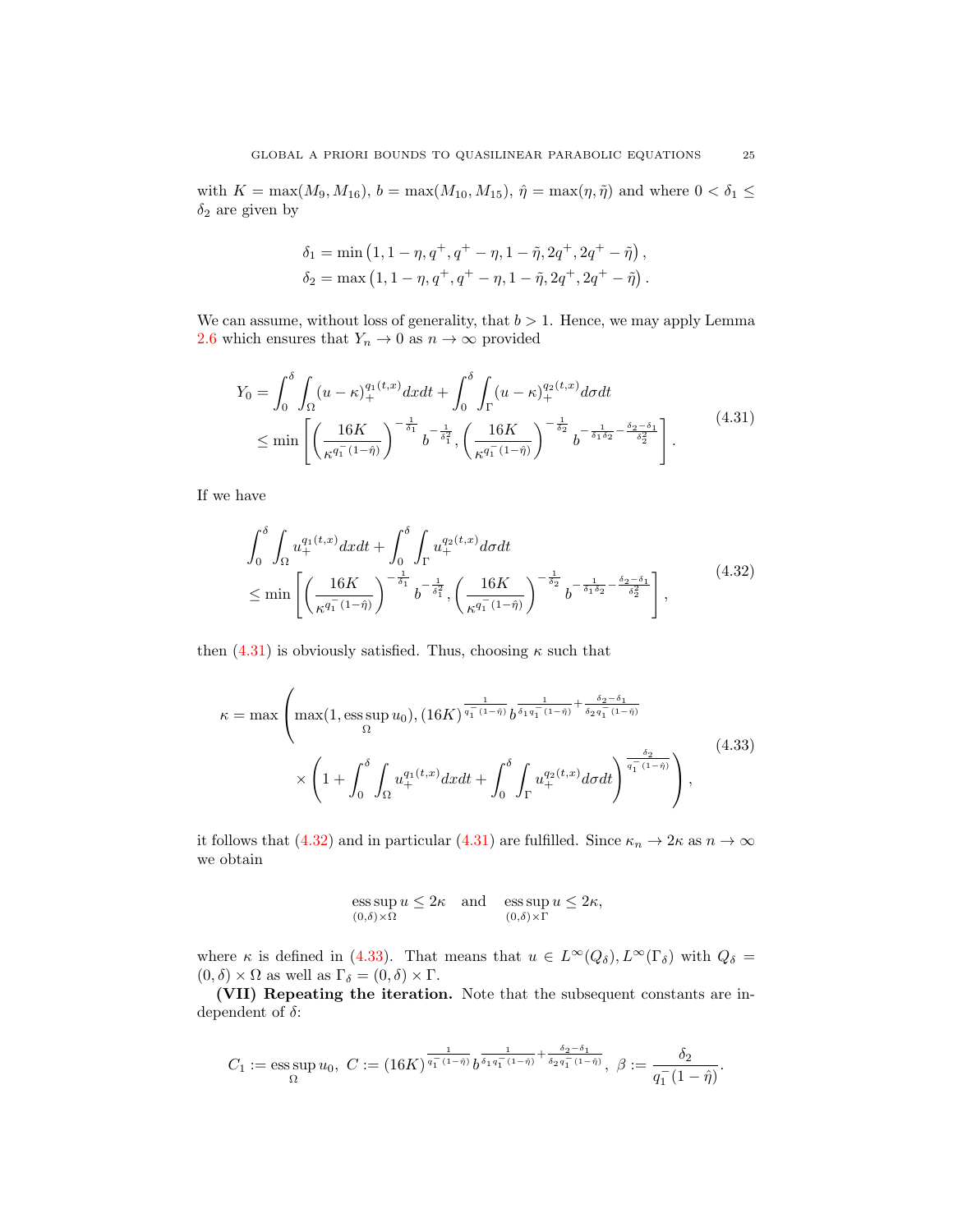Thus, step (VI) has shown that

$$
\max\left(\underset{(0,\delta)\times\Omega}{\operatorname{ess\,sup}} u,\underset{(0,\delta)\times\Gamma}{\operatorname{ess\,sup}} u\right)
$$
  
\n
$$
\leq 2\max\left(C_1,C\left(1+\int_0^\delta\int_\Omega u_+^{q_1(t,x)}dxdt+\int_0^\delta\int_\Gamma u_+^{q_2(t,x)}d\sigma dt\right)^\beta\right)
$$
  
\n
$$
\leq 2\max\left(C_1,C\left(1+\int_0^T\int_\Omega u_+^{q_1(t,x)}dxdt+\int_0^T\int_\Gamma u_+^{q_2(t,x)}d\sigma dt\right)^\beta\right)
$$
  
\n=:\tilde{\kappa}\_1,

where  $\tilde\kappa_1$  is independent of  $\delta$ . Now we may proceed as in (II)–(VI) replacing  $\delta$  by  $2\delta$ and starting with  $\kappa \geq \tilde{\kappa}_1$ . Then, the same calculations as above ensure an estimate of the form

$$
\max\left(\underset{(0,2\delta)\times\Omega}{\operatorname{ess\,sup}} u, \underset{(0,2\delta)\times\Gamma}{\operatorname{ess\,sup}} u\right)
$$
  
\n
$$
\leq 2 \max\left(\tilde{\kappa}_1, C\left(1+\int_0^{2\delta} \int_{\Omega} u_+^{q_1(t,x)} dxdt + \int_0^{2\delta} \int_{\Gamma} u_+^{q_2(t,x)} d\sigma dt\right)^{\beta}\right)
$$
  
\n
$$
\leq 2 \max\left(\tilde{\kappa}_1, C\left(1+\int_0^T \int_{\Omega} u_+^{q_1(t,x)} dxdt + \int_0^T \int_{\Gamma} u_+^{q_2(t,x)} d\sigma dt\right)^{\beta}\right)
$$
  
\n
$$
= 2\tilde{\kappa}_1 =: \tilde{\kappa}_2.
$$

Recalling  $[0, T] = \bigcup_{i=1}^{l} [\delta(i-1), \delta i]$  and following this pattern gives the global upper bound

$$
\max\left(\operatorname*{ess\,sup}_{(0,T)\times\Omega} u, \operatorname*{ess\,sup}_{(0,T)\times\Gamma} u\right) \leq \tilde{\kappa}_l = 2\tilde{\kappa}_{l-1} = \ldots = 2^{l-1}\tilde{\kappa}_1
$$

meaning that

$$
\max\left(\underset{(0,T)\times\Omega}{\operatorname{ess\,sup}} u, \underset{(0,T)\times\Gamma}{\operatorname{ess\,sup}} u\right)
$$
  
\$\leq 2^l\$ max  $\left(C_1, C\left(1+\int_0^T\int_{\Omega} u_+^{q_1(t,x)} dxdt + \int_0^T\int_{\Gamma} u_+^{q_2(t,x)} d\sigma dt\right)^{\beta}\right).$ 

This proves the first assertion of the theorem.

In order to verify the global lower bound for a supersolution, we may argue similarly replacing u by  $-u$ ,  $A_{\kappa}(t)$  by  $\tilde{A}_{\kappa}(t)$  and  $\Gamma_{\kappa}(t)$  by  $\tilde{\Gamma}_{\kappa}(t)$ . Additionally, instead of Proposition [4.1,](#page-11-2) we have to use Proposition [4.2.](#page-15-2) That finishes the proof of the theorem.  $\Box$ 

### **REFERENCES**

<span id="page-25-0"></span>[1] E. Acerbi, G. Mingione, G. A. Seregin, Regularity results for parabolic systems related to a class of non-Newtonian fluids, Ann. Inst. H. Poincaré Anal. Non Linéaire 21 (2004), no. 1, 25–60.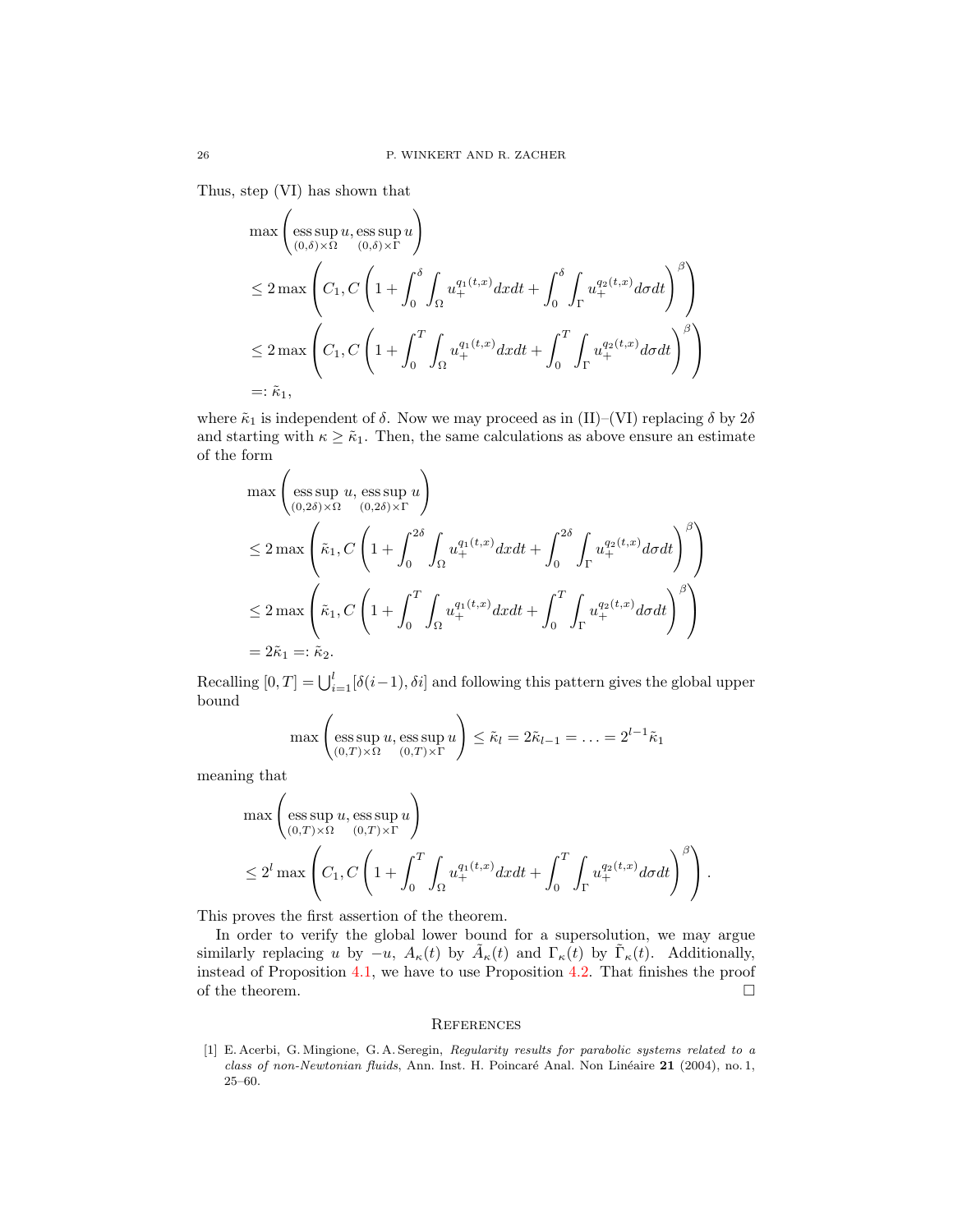- <span id="page-26-26"></span>[2] R. A. Adams, "Sobolev Spaces", Academic Press, New York-London, 1975.
- <span id="page-26-9"></span>[3] Y. A. Alkhutov, V. V. Zhikov, Existence theorems and qualitative properties of solutions of parabolic equations with a variable order of nonlinearity, Dokl. Akad. Nauk 430 (2010), no. 3, 295–299.
- <span id="page-26-10"></span>[4] Y. A. Alkhutov, V. V. Zhikov, Existence theorems for solutions of parabolic equations with a variable order of nonlinearity, Tr. Mat. Inst. Steklova  $270$  (2010), 21–32.
- <span id="page-26-11"></span>[5] S. Antontsev, Wave equation with  $p(x, t)$ -Laplacian and damping term: existence and blowup, Differ. Equ. Appl. 3 (2011), no. 4, 503–525.
- <span id="page-26-12"></span>[6] S. Antontsev, M. Chipot, S. Shmarev, Uniqueness and comparison theorems for solutions of doubly nonlinear parabolic equations with nonstandard growth conditions, Commun. Pure Appl. Anal. 12 (2013), no. 4, 1527–1546.
- <span id="page-26-0"></span>[7] S. N. Antontsev, J. I. Díaz, S. Shmarev, "Energy Methods for Free Boundary Problems", Birkhäuser Boston, Inc., Boston, MA, 2002.
- <span id="page-26-1"></span>[8] S. N. Antontsev, J. F. Rodrigues, On stationary thermo-rheological viscous flows, Ann. Univ. Ferrara Sez. VII Sci. Mat. 52 (2006), no. 1, 19–36.
- <span id="page-26-8"></span>[9] S. Antontsev, S. Shmarev, Anisotropic parabolic equations with variable nonlinearity, Publ. Mat. **53** (2009), no. 2, 355–399.
- <span id="page-26-19"></span>[10] S. Antontsev, S. Shmarev, "Evolution PDEs with Nonstandard Growth Conditions", Atlantis Press, Paris, 2015.
- <span id="page-26-14"></span>[11] S. Antontsev, S. Shmarev, Existence and uniqueness for doubly nonlinear parabolic equations with nonstandard growth conditions, Differ. Equ. Appl. 4 (2012), no. 1, 67-94.
- <span id="page-26-13"></span>[12] S. Antontsev, S. Shmarev, Existence and uniqueness of solutions of degenerate parabolic equations with variable exponents of nonlinearity, Fundam. Prikl. Mat. 12 (2006), no. 4, 3–19.
- <span id="page-26-22"></span>[13] S. Antontsev, S. Shmarev, On the blow-up of solutions to anisotropic parabolic equations with variable nonlinearity, Tr. Mat. Inst. Steklova  $270$  (2010), 33-48.
- <span id="page-26-15"></span>[14] S. Antontsev, S. Shmarev, Parabolic equations with double variable nonlinearities, Math. Comput. Simulation 81 (2011), no. 10, 2018–2032.
- <span id="page-26-16"></span>[15] S. Antontsev, S. Shmarev, Vanishing solutions of anisotropic parabolic equations with variable nonlinearity, J. Math. Anal. Appl. **361** (2010), no. 2, 371-391.
- <span id="page-26-5"></span>[16] P. Baroni, V. Bögelein, *Calderón-Zygmund estimates for parabolic p(x,t)-Laplacian systems*, Rev. Mat. Iberoam. 30 (2014), no. 4, 1355–1386.
- <span id="page-26-17"></span>[17] C. Bauzet, G. Vallet, P. Wittbold, A. Zimmermann, On a  $p(t, x)$ -Laplace evolution equation with a stochastic force, Stoch. Partial Differ. Equ. Anal. Comput. 1 (2013), no. 3, 552–570.
- <span id="page-26-23"></span>[18] M. Bendahmane, P.Wittbold, A. Zimmermann, Renormalized solutions for a nonlinear parabolic equation with variable exponents and  $L^1$ -data, J. Differential Equations 249 (2010), no. 6, 1483–1515.
- <span id="page-26-4"></span>[19] V. Bögelein, F. Duzaar, Hölder estimates for parabolic  $p(x,t)$ -Laplacian systems, Math. Ann. 354 (2012), no. 3, 907–938.
- <span id="page-26-6"></span>[20] V. Bögelein, Q. Li, Very weak solutions of degenerate parabolic systems with non-standard  $p(x, t)$ -growth, Nonlinear Anal. **98** (2014), 190–225.
- <span id="page-26-27"></span>[21] E. DiBenedetto, "Degenerate Parabolic Equations", Springer, New York, 1993.
- <span id="page-26-2"></span>[22] Y. Chen, S. Levine, M. Rao, Variable exponent, linear growth functionals in image restoration, SIAM J. Appl. Math. 66 (2006), no. 4, 1383–1406.
- <span id="page-26-3"></span>[23] L. Diening, "Theoretical and Numerical Results for Electrorheological Fluids", Ph.D thesis, Univ. Freiburg im Breisgau, Mathematische Fakultät, 156 p., 2002.
- <span id="page-26-25"></span>[24] L. Diening, P. Harjulehto, P. Hästö, M. Růžička, "Lebesgue and Sobolev Spaces with Variable Exponents", Lecture Notes in Mathematics, 2017, Springer-Verlag, Heidelberg, 2011.
- <span id="page-26-7"></span>[25] F. Duzaar, J. Habermann, Partial regularity for parabolic systems with non-standard growth, J. Evol. Equ. 12 (2012), no. 1, 203–244.
- <span id="page-26-20"></span>[26] X. Fan, D. Zhao, A class of De Giorgi type and Hölder continuity, Nonlinear Anal.  $36$  (1999), no. 3, 295–318.
- <span id="page-26-24"></span>[27] X. Fan, D. Zhao, On the spaces  $L^{p(x)}(\Omega)$  and  $W^{m,p(x)}(\Omega)$ , J. Math. Anal. Appl. 263 (2001), no. 2, 424–446.
- <span id="page-26-21"></span>[28] L. Gasiński, N. S. Papageorgiou, Anisotropic nonlinear Neumann problems, Calc. Var. Partial Differential Equations 42 (2011), no. 3-4, 323–354.
- <span id="page-26-18"></span>[29] B. Guo, W. Gao, Study of weak solutions for parabolic equations with nonstandard growth conditions, J. Math. Anal. Appl. 374 (2011), no. 2, 374–384.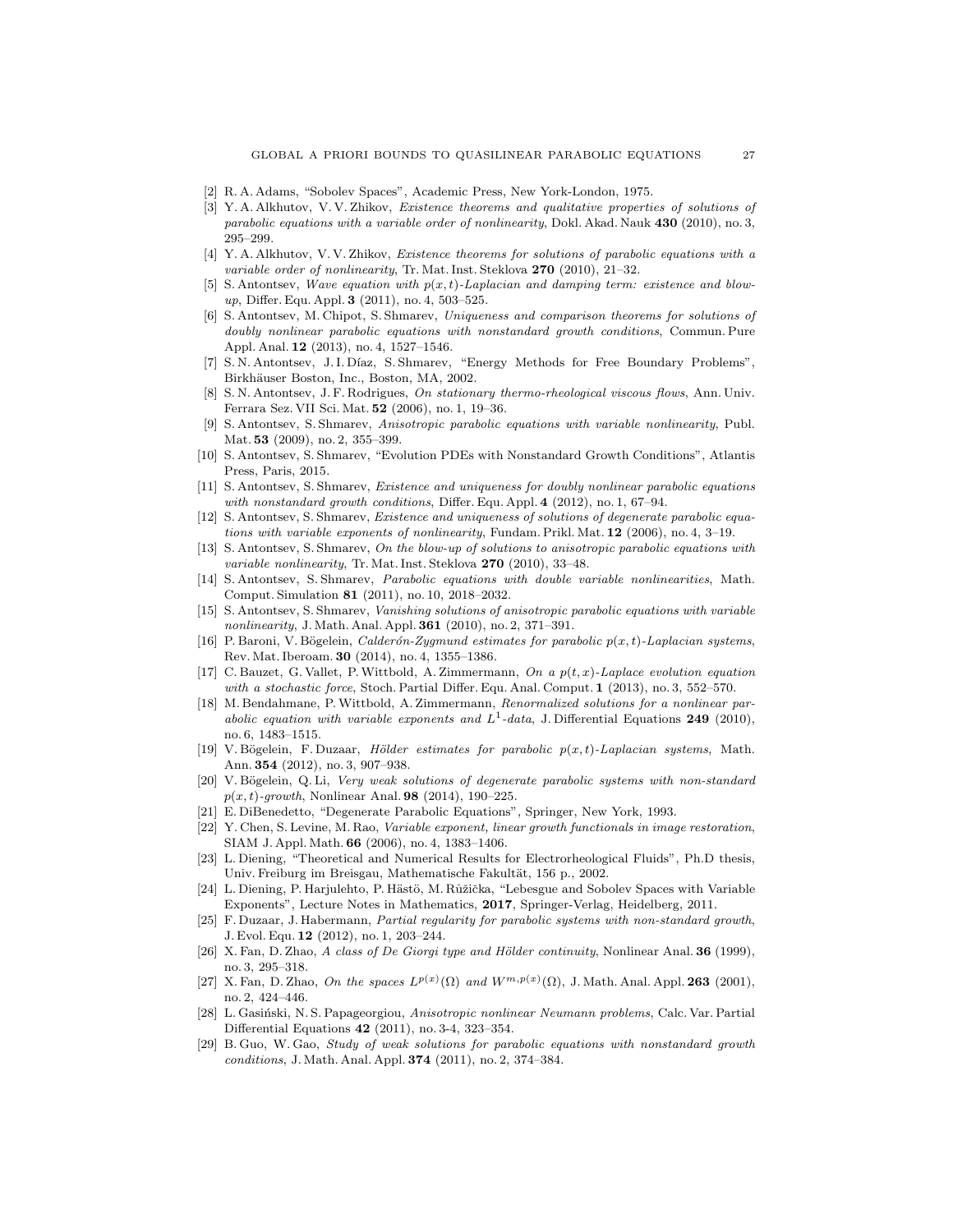#### 28 P. WINKERT AND R. ZACHER

- <span id="page-27-17"></span>[30] H. Hajaiej, L. Molinet, T. Ozawa, B.Wang, Necessary and sufficient conditions for the fractional Gagliardo-Nirenberg inequalities and applications to Navier-Stokes and generalized boson equations, Harmonic analysis and nonlinear partial differential equations, RIMS Kôkyûroku Bessatsu, B26, Res. Inst. Math. Sci. (RIMS), Kyoto, 159-175, 2011.
- <span id="page-27-20"></span>[31] K. Ho, I. Sim, Corrigendum to "Existence and some properties of solutions for degenerate elliptic equations with exponent variable"[Nonlinear Anal. 98 (2014), 146–164], Nonlinear Anal. 128 (2015), 423–426.
- <span id="page-27-10"></span>[32] J. You, Regularity of solutions of certain parabolic system with nonstandard growth condition, Acta Math. Sinica (N.S.) 14 (1998), no. 2, 145–160.
- <span id="page-27-16"></span>[33] O. Kováčik, J. Rákosník, On spaces  $L^{p(x)}$  and  $W^{k,p(x)}$ , Czechoslovak Math. J. 41(116) (1991), no. 4, 592–618.
- <span id="page-27-21"></span>[34] O. A. Ladyženskaja, V. A. Solonnikov, N. N. Ural'ceva, "Linear and Quasilinear Equations of Parabolic Type", American Mathematical Society, Providence, R.I. 1968.
- <span id="page-27-23"></span>[35] V.K. Le, On a sub-supersolution method for variational inequalities with Leray-Lions operators in variable exponent spaces, Nonlinear Anal. 71 (2009), no. 7-8, 3305–3321.
- <span id="page-27-12"></span>[36] J. P. Pinasco, Blow-up for parabolic and hyperbolic problems with variable exponents, Nonlinear Anal. 71 (2009), no. 3-4, 1094–1099.
- <span id="page-27-15"></span>[37] P. Pucci, R. Servadei, Regularity of weak solutions of homogeneous or inhomogeneous quasilinear elliptic equations, Indiana Univ. Math. J. 57 (2008), no. 7, 3329-3363.
- <span id="page-27-0"></span>[38] K. R. Rajagopal, M. Růžička, Mathematical Modeling of Electrorheological Materials, Cont. Mech. and Thermodyn. 13 (2001), 59–78.
- <span id="page-27-24"></span>[39] W. Rudin, "Functional Analysis", McGraw-Hill, New York, 1973.
- <span id="page-27-1"></span>[40] M. Růžička, "Electrorheological Fluids: Modeling and Mathematical Theory", Lecture Notes in Mathematics, Springer-Verlag, Berlin, 2000.
- <span id="page-27-11"></span>[41] I. I. Skrypnik, On the sufficient condition for regularity of a boundary point for singular parabolic equations with non-standard growth, Math. Nachr. 284 (2011), no. 16, 2101–2122.
- <span id="page-27-18"></span>[42] H. Triebel, "Theory of Function Spaces", Birkhäuser Verlag, Basel, 1983.
- <span id="page-27-13"></span>[43] P.Winkert, Constant-sign and sign-changing solutions for nonlinear elliptic equations with Neumann boundary values, Adv. Differential Equations 15 (2010), no. 5-6, 561–599.
- <span id="page-27-14"></span>[44] P.Winkert, L∞-estimates for nonlinear elliptic Neumann boundary value problems, NoDEA Nonlinear Differential Equations Appl. 17 (2010), no. 3, 289–302.
- <span id="page-27-19"></span>[45] P.Winkert, On the boundedness of solutions to elliptic variational inequalities, Set-Valued Var. Anal. 22 (2014), no. 4, 763–781.
- <span id="page-27-4"></span>[46] P.Winkert, R. Zacher, A priori bounds for weak solutions to elliptic equations with nonstandard growth, Discrete Contin. Dyn. Syst. Ser. S 5 (2012), no. 4, 865–878.
- <span id="page-27-5"></span>[47] P.Winkert, R. Zacher, Corrigendum to "A priori bounds for weak solutions to elliptic equations with nonstandard growth" [Discrete Contin. Dyn. Syst. Ser. S 5 (2012), 865–878.], published online, 2015.
- <span id="page-27-6"></span>[48] M. Xu, Y. Z. Chen, Hölder continuity of weak solutions for parabolic equations with nonstandard growth conditions, Acta Math. Sin. (Engl. Ser.)  $22$  (2006), no. 3, 793–806.
- <span id="page-27-7"></span>F. Yao, Hölder regularity for the general parabolic  $p(x, t)$ -Laplacian equations, NoDEA Nonlinear Differential Equations Appl. 22 (2015), no. 1, 105–119.
- <span id="page-27-8"></span>[50] F. Yao, Hölder regularity of the gradient for the non-homogeneous parabolic  $p(x, t)$ -Laplacian equations, Math. Methods Appl. Sci. 37 (2014), no. 12, 1863–1872.
- <span id="page-27-2"></span>[51] V. V. Zhikov, Meyer-type estimates for solving the nonlinear Stokes system, Differ. Equ. 33 (1997), no. 1, 108–115.
- <span id="page-27-3"></span>[52] V. V. Zhikov, On some variational problems, Russian J. Math. Phys. 5 (1997), no. 1, 105–116.
- <span id="page-27-9"></span>[53] V. V. Zhikov, On variational problems and nonlinear elliptic equations with nonstandard growth conditions, J. Math. Sci.  $(N, Y)$  173  $(2011)$ , no. 5, 463-570.
- <span id="page-27-22"></span>[54] V. V. Zhikov, S. E. Pastukhova, On the property of higher integrability for parabolic systems of variable order of nonlinearity, Mat. Zametki 87 (2010), no. 2, 179–200.